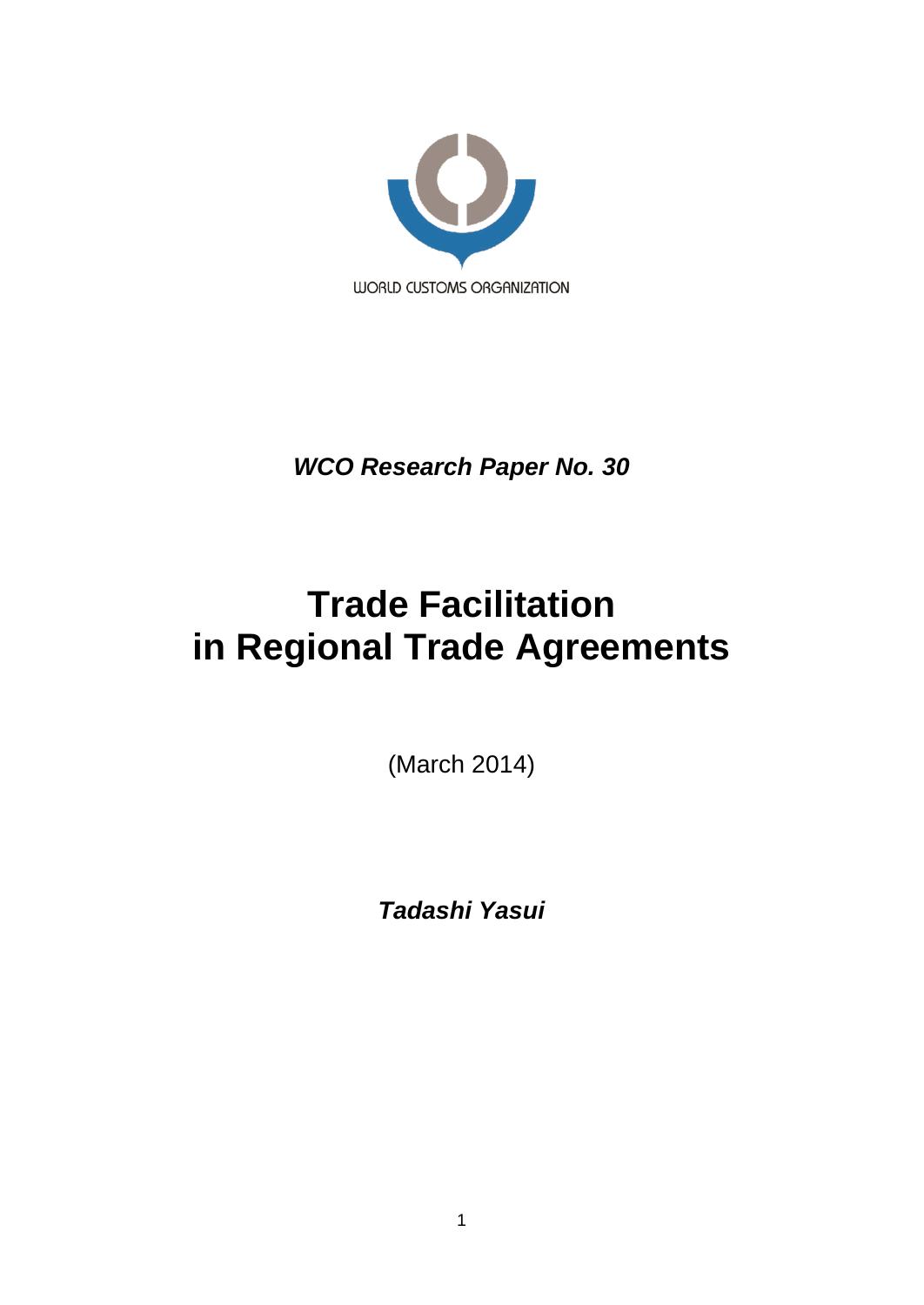# *Abstract*

This paper aims to identify recent trends and patterns of Customs-related trade facilitation measures that a Regional Trade Agreement (RTA) may provide. Trade facilitation measures of RTAs have been the subject of much review, reflecting the growing interest in this topic. This paper builds on the current compendium of analysis available, and contributes four major added values. First, it covers a substantial number of measures in a number of RTAs in order to paint a comprehensive picture of recent trends and patterns. Second, this paper adopts an innovative approach, presupposing that a party to a particular RTA possesses sufficient legal and administrative capacity to implement a measure if the party was committed to the measure in at least one RTA. Third, this paper considers implications of TF measures of RTAs on Customs administrations and WCO activities. One of the conclusions is that their impact on Customs administrations would be relatively minimal as long as they are aligned with international standards. Fourth, this paper outlines potential areas meriting further analysis, taking into account its findings and implications.

# *Key words*

Trade Facilitation, Regional Trade Agreement, WTO Agreement on Trade Facilitation

## *Acknowledgements*

This paper was written by Tadashi Yasui of the WCO"s Research Unit in the Office of Secretary General. The WCO Permanent Technical Committee reviewed the preliminary outcomes of this work at its sessions in March 2013. The author expressed his special thanks to Robert Ireland and Rachel McGauran of the Research Unit for their helpful suggestions.

#### **Disclaimer**

The WCO Research Paper Series disseminates the findings of work in progress to encourage the exchange of ideas about Customs issues. The views and opinions presented in this paper are those of the author and do not necessarily reflect the views or policies of the WCO or WCO Members.

#### **Note**

All WCO Research Papers are available on the WCO public website: [www.wcoomd.org.](http://www.wcoomd.org/)

Copyright © 2014 World Customs Organization. All rights reserved. Requests and enquiries concerning translation, reproduction and adaptation rights should be addressed to copyright@wcoomd.org.

-----------------------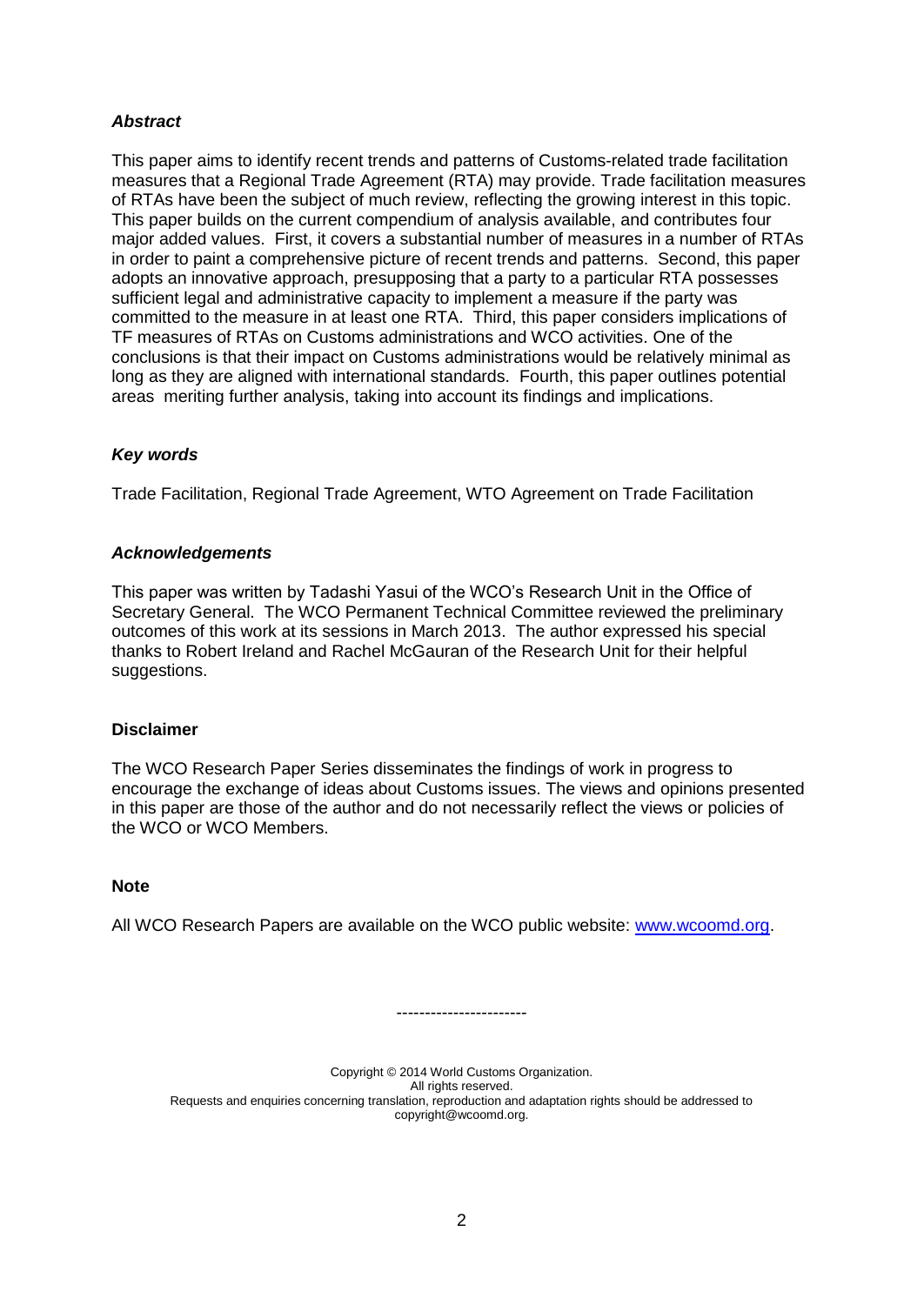#### **1. Introduction**

Trade facilitation (hereinafter referred to as "*TF*") is increasingly accorded a high priority in the Customs community in today"s interconnected world and trade supply chain environment. Nevertheless, Customs administrations remain responsible for regulatory requirements such as collecting duties and taxes on trade, ensuring trade security, and protecting domestic society. The effective enforcement and facilitation of cross-border trade are not mutually exclusive concepts and can be achieved simultaneously. From a Customs" perspective, TF is generally interpreted as the facilitation of legitimate trade while ensuring regulatory controls on trade. In practical terms, it may be defined as the simplification, harmonization, standardization and modernization of border procedures, although there is no unequivocal definition (Grainger, 2008).

The enactment of domestic laws and regulations is one of the practical means at a Customs administration"s disposal to implement TF measures. In addition to such domestic efforts, many governments increasingly consider that trade procedures in trading partner countries should be simplified, harmonized, standardized and modernized to the same extent. Export opportunities for traders may be jeopardized if border procedures in transit and destination countries are inefficient. Furthermore, it is widely recognized that international efforts such as cross-border cooperation, coordination and collaboration between Customs administrations are needed to ensure efficient trade supply chains. It is incumbent on Customs administrations to consider global solutions for such global issues.

To this end, many governments are in favour of international legal or cooperative frameworks. At the multilateral level, the WTO system has stipulated trade facilitation measures such as Article V, VIII and X of the GATT. In addition, the WTO Agreement on Trade Facilitation (WTO ATF) was agreed in December 2013. 1 The WCO has developed and promoted a variety of international instruments and tools to simplify and harmonize Customs procedures such as the Revised Kyoto Convention  $(RKC)<sup>2</sup>$  The WCO has also supported Members in their Customs reforms and modernization efforts through technical assistance and capacity building programs in accordance with Members" needs and priorities.

At the regional and bilateral level, a number of TF initiatives have also been undertaken. TF constitutes an important part of the agenda of the Asia-Pacific Economic Cooperation (APEC) although its definition and scope is quite broad.<sup>3</sup> A bilateral or regional transit agreement is another form by which a robust transit system may be internationally established (Yasui, 2013). Furthermore, recent Regional Trade Agreements (RTAs) have incorporated many articles for TF measures, partly because many governments have recognized that benefits arising from preferential tariffs of an RTA could be impacted by unnecessary costs and delays at borders (Moisé, 2003). More importantly, TF is increasingly considered critical to boosting intra-regional trade and promoting economic regional integration (WCO PSCG, 2013, and World Bank, 2012) and to attracting foreign direct investment (Engman, 2005).

Within this context, this paper aims to identify recent trends and patterns of TF measures that an RTA may provide. The second section provides a succinct analysis of relevant papers in the past, and the third section determines the scope of RTAs, countries

 1 The WTO ATF is expected to be legally adopted in mid-2014, and will take effect for the Members that have accepted it upon acceptance by two thirds of the Members and thereafter for each other Member upon

acceptance (WTO, 2013).<br><sup>2</sup> The RKC is formally referred to "*The International Convention on the Simplification and Harmonization of Customs procedures (as amended)*", and took effect in 2006. Further information on the RKC is available at: [www.wcoomd.org/en/topics/facilitation/instrument-and-tools/conventions/pf\\_revised\\_kyoto\\_conv/kyoto\\_new.aspx](http://www.wcoomd.org/en/topics/facilitation/instrument-and-tools/conventions/pf_revised_kyoto_conv/kyoto_new.aspx)<br><sup>3</sup> In the APEC, for example, e-commerce and business mobility constitute a part of TF measures (APEC, 2007).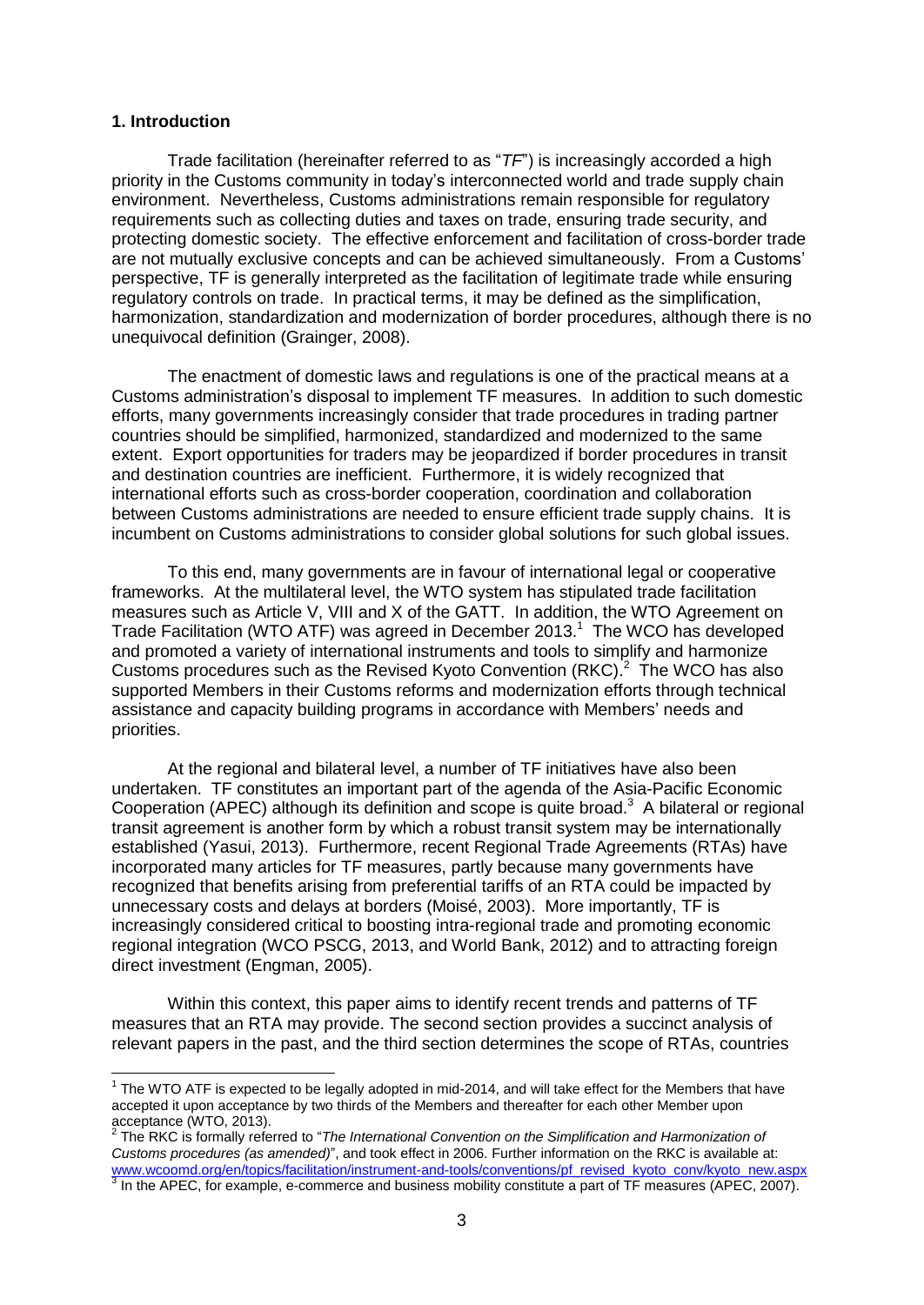and economies (hereinafter referred to as "*parties*"), and TF measures covered in this paper. The methodology chosen for this paper is also discussed. The fourth section addresses key findings, and the fifth section considers implications on Customs administrations and WCO activities. The sixth section suggests potential areas to be meriting further analysis, taking into account the findings and implications in former sections, and the seventh section entails conclusions of this paper.

# **2. Literature review**

TF measures of RTAs have been the subject of much review, reflecting the growing interest in this topic. For example, Estevadeordal, et al. (2009) analyzed certain TF measures when reviewing market access articles of 50 RTAs. Bin (2008) identified that Customs procedures and cooperation, amongst others, constituted a core element in TF measures of 34 RTAs in Asia and Pacific. Duval (2011) conducted a comparative analysis between TF measures of 6 Asian RTAs and the negotiating texts of the WTO ATF. Furthermore, Moisé (2002) contended that most TF measures of RTAs would benefit both parties and non-parties. Examining RTAs in Asia and Pacific, Hamanaka, et al. (2010) suggested non-discriminatory application of the TF measures that have discriminatory effects on non-parties. Kondo, et al. (2013) reviewed the similarities and differences in TF measures among 43 RTAs that Japan and its negotiating parties had concluded.

It should be noted that TF measures are not an essential component of RTAs. Estevadeordal, et al (2009, *p.148*) pointed out four value-added elements that an RTA could entail if it incorporated TF measures, as reproduced below.

- *1) RTA provisions are binding and enforceable via the RTA's dispute settlement mechanism,*
- *2) RTAs serve as a training ground: they can provide a head-start for the members to absorb and implement the multilateral customs and trade-facilitation instruments,*
- *3) Given that customs procedure and trade-facilitation disciplines are relatively similar across RTAs, RTAs can facilitate and accelerate convergence in these disciplines around the world, and*
- *4) to the extent that RTAs streamline customs procedures and facilitate trade, they are inherently good for the multilateral trading system: the resulting lowered trade costs boost trade with all trade partners.*

# **3. Scope and methodology**

#### *3.1 Agreements in scope*

 $\overline{a}$ 

This paper primarily reviewed the legal texts of RTAs for trade in goods that were notified as in force to the GATT/WTO. They are accessible through the WTO RTA Database.<sup>4</sup> According to the Database, 247 RTAs for trade in goods physically existed as of the end of 2013. To identify recent trends and patterns of RTA TF measures, this paper focused on the RTAs that entered into force between January 2003 and December 2013. As a result, 145 RTAs qualified, which covered 116 parties when the 28 EU member states were counted as one. The list of the RTAs reviewed in this paper appears as Annex to this paper.

<sup>&</sup>lt;sup>4</sup> The WTO RTA Database, available at: [http://rtais.wto.org/UI/PublicMaintainRTAHome.aspx,](http://rtais.wto.org/UI/PublicMaintainRTAHome.aspx) accessed on 27 February 2014.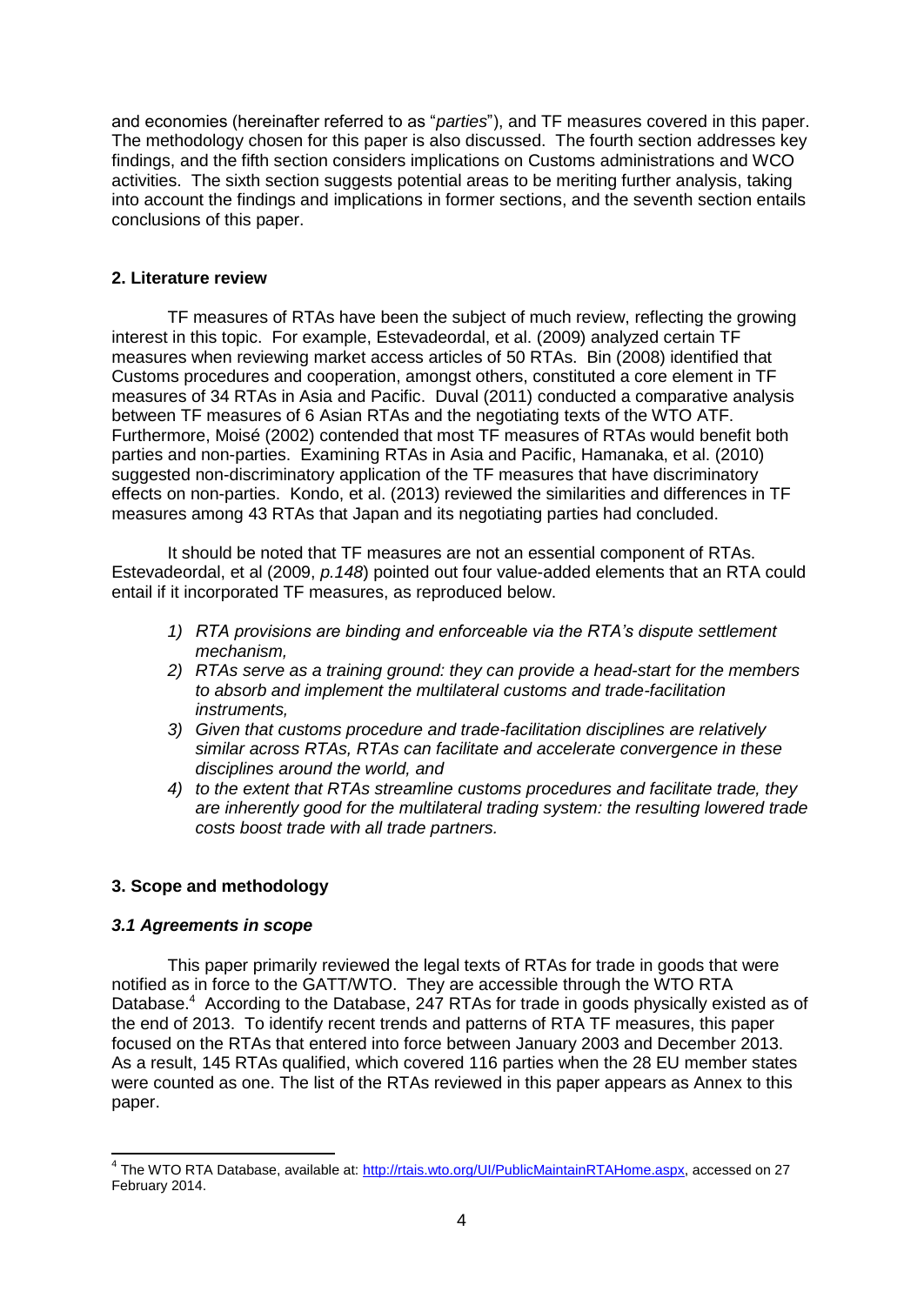The WTO RTA Database defines three types of RTAs; Free Trade Agreements (FTAs), Customs Unions, and Partial Scope Agreements (PSAs). An FTA eliminates tariffs on merchandise trade between parties, but with the addition of other elements such as trade in services, it may be called an Economic Partnership Agreement (EPA). A Customs Union substitutes a single Customs territory for two or more Customs territories. It establishes a set of common external tariffs on trade with non-parties, and eliminates tariffs on trade between parties. It is distinguished from an FTA which allows different tariffs on trade with non-parties. While they are respectively defined in Article XXIV of the GATT, a PSA is not legally defined by the WTO Agreements. It generally covers limited goods for preferential tariff treatment, and is normally notified to the WTO in accordance with the Enabling Clause.<sup>5</sup>

The FTAs were the most common among the three types, accounting for 94 percent of the RTAs reviewed in this paper. Conversely, this paper only covered two Customs Union agreements and six PSAs. For convenience, the term "*RTA*" is used to indicate any type of agreements in this paper, or otherwise specifically mentioned. 74 percent of the RTAs were bilateral.<sup>6</sup> According to the definitions used in a WTO Report (WTO, 2011), 52 percent of the RTAs were between developing parties, and 46 percent were between developed and developing parties.

## *3.2 Parties in scope*

The 116 parties covered by the RTAs reviewed in this paper comprised of 10 developed parties, 93 developing parties and 13 Least Developed Countries (LDCs), as illustrated in Figure 1. Chile is the most active party recording 17 RTAs from 2003 to 2013. The EU, Singapore, Iceland and Switzerland<sup>7</sup> concluded 16 RTAs respectively in the same period. It is followed by Norway and Lichtenstein with 15 RTAs; Turkey with 14 RTAs; Japan, Panama and Peru with 12 RTAs; India, Malaysia and the United States with 11 RTAs; and China and Korea with 9 RTAs. Geographically speaking, this paper covered many parties in Europe, Asia and Pacific, and America, but only a few in Africa where many Customs Union agreements entered into force prior to 2003.



Figure 1: Parties in scope, by the number of RTAs entering into force from 2003 to 2013

(Source) Author, based on the WTO RTA Database

 $\frac{1}{5}$  The Enabling Clause is officially called the "Decision on Differential and More Favourable Treatment, Reciprocity and Fuller Participation of Developing Countries", adopted by the GATT in 1979.

<sup>&</sup>lt;sup>6</sup> In the case where the 28 EU members states are counted as one party

 $^7$  Iceland and Switzerland have respectively concluded 15 out of 16 RTAs as the states of the EFTA (European Free Trade Association). Other EFTA states are Norway and Lichtenstein.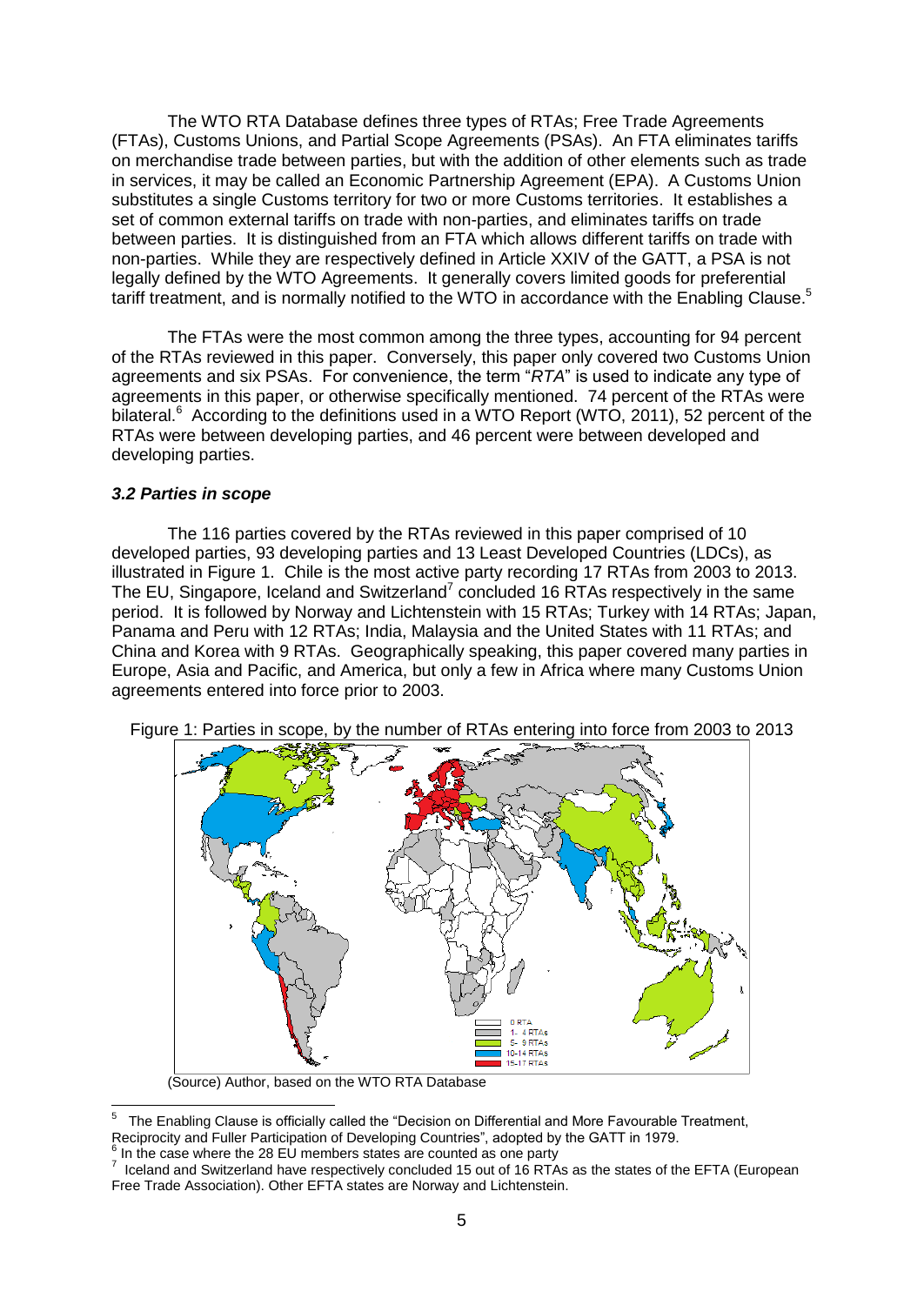#### *3.3 Measures in scope*

This paper focused exclusively on Customs-related TF measures. Other measures such as those related to standards, technical barriers and the movement of natural persons were outside of its remit. It also excluded measures regarding preferential rules of origin, unless otherwise specifically mentioned.

This paper selected 43 Customs-related TF measures across seven areas as indicated in Table 1, taking into account the agreed texts of the WTO ATF (WTO, 2013), relevant past papers, and the legal texts of the RTAs reviewed in this paper. The measures in Table 1 collectively covered a substantial part of the Customs-related TF measures that an RTA has provided, although they are not exhaustive.

| <b>Areas</b>                 | <b>Trade Facilitation Measures</b>                                              |
|------------------------------|---------------------------------------------------------------------------------|
| Transparency                 | 1. Publication of laws and regulations (GATT Article X)                         |
| and                          | 2. Internet publication (option or mandatory)                                   |
| predictability               | 3. Internet publication (mandatory)                                             |
|                              | 4. Enquiry points                                                               |
|                              | 5. Cooperation or consultation with the business communities                    |
|                              | 6. Prior publication                                                            |
|                              | 7. Prior consultation                                                           |
|                              | 8. Advance rulings regarding origin of goods (Agreement on Rules of Origin)     |
|                              | 9. Advance rulings regarding tariff classification                              |
|                              | 10. Advance rulings regarding Customs valuation                                 |
|                              | 11. Appeal procedures (GATT Article X)                                          |
|                              | 12. Administrative appeal procedures (mandatory)                                |
|                              | 13. Uniform, impartial and transparent Customs procedures (GATT Article X)      |
| Disciplines on               | 14. Elimination or limitation of a fee or charge                                |
| fees and                     | 15. Prohibition of consular transaction requirements                            |
| charges                      | 16. Administrative penalties (mandatory)                                        |
| Release and                  | 17. Pre-arrival processing                                                      |
| clearance of                 | 18. Separation of release from final duty payment                               |
| goods                        | 19. Release of goods at arrival points without transfer to other facilities     |
|                              | 20. Risk management                                                             |
|                              | 21. Post-clearance audit (PCA)                                                  |
|                              | 22. Release of goods within 48 hours of arrival                                 |
|                              | 23. Authorized Economic Operator (AEO)                                          |
|                              | 24. Separate expedited procedures for express shipments                         |
| Border agency<br>cooperation | 25. Border agency cooperation                                                   |
| <b>Formalities</b>           | 26. Simplified Customs procedures (GATT Article VIII)                           |
| and                          | 27. Periodical review of Customs procedures                                     |
| documentation                | 28. Use of international standards for Customs procedures                       |
| requirements                 | 29. Use of information technology                                               |
|                              | 30. Use of international standards for IT application                           |
|                              | 31. Use of WCO Data Model                                                       |
|                              | 32. Single window (SW)                                                          |
|                              | 33. Prohibition of pre-shipment inspection (PSI)                                |
|                              | 34. Prohibition of mandatory use of Customs brokers                             |
| <b>Transit and</b>           | 35. Freedom of transit (GATT Article V)                                         |
| temporary                    | 36. Facilitation of transit procedures                                          |
| admission                    | 37. Temporary admission                                                         |
| Customs                      | 38. Notification of Customs laws and regulations, or their changes              |
| cooperation                  | 39. Sharing of information on best practices or Customs techniques              |
|                              | 40. Exchange of information for Customs Mutual Administrative Assistance (CMAA) |
|                              | 41. Technical assistance and capacity building                                  |
|                              | 42. Cooperation for regional integration                                        |
|                              | 43. Cooperation in international fora                                           |

Table 1: Trade facilitation measures in scope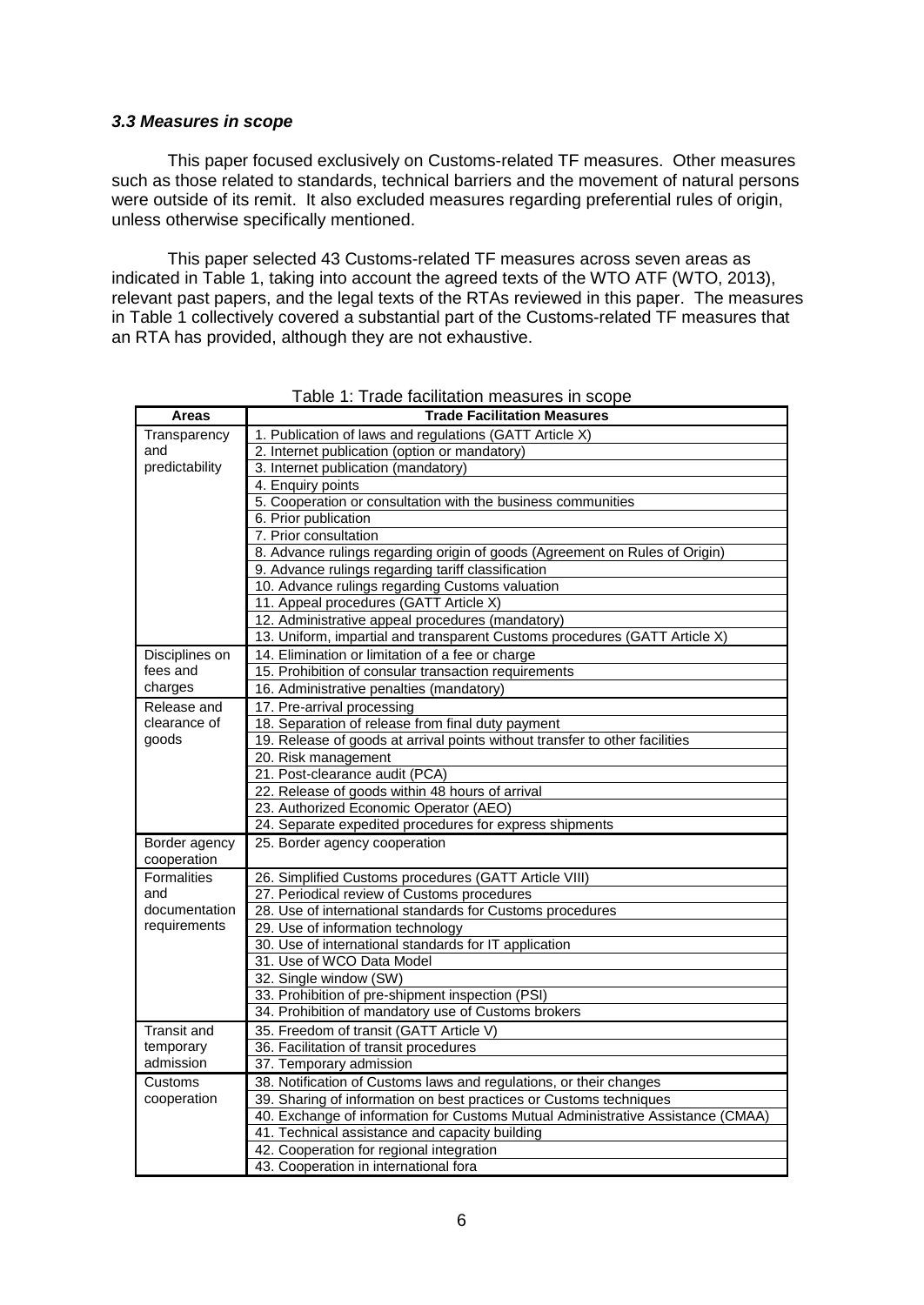## **4. Key findings**

## *4.1 General observations*

Among the 145 RTAs reviewed in this paper, 126 contained articles for one or more measures in Table 1. More interestingly, 83 established a separate Customs (or trade facilitation) chapter, section, annex, or appendix, etc. for these articles, while 43 contained a few articles in other chapters such as trade in goods, rules of origin, or economic cooperation. The trend of establishing a Customs chapter, or something akin to a Customs chapter, was frequently observed in the RTAs recently entering into force (Figure 2).



Figure 2: Number of RTAs with one or more trade facilitation measures

It seemed that the RTAs recently entering into force contained articles for more TF measures in Table 1. This is true for the majority of parties covered in this paper. Taking Turkey as an example, no, or in some instances one, measure in Table 1 was incorporated in the RTAs that it concluded before 2013. In the Agreement between Korea and Turkey which took effect in April 2013, the situation changed significantly as the Agreement contained 31 out of the 43 measures in Table 1. As for the RTAs to which the EU is a party, six measures in Table 1 were observed on average in those in force before November 2008, while 23 measures in those in force afterwards. Switzerland recorded only one measure on average in its RTAs in force before 2009, but 22 in those that took effect in and after 2009.

This trend occurred particularly in the period after 2008 which coincides with a time when the WTO TF negotiations progressed slowly. The WTO negotiations were launched as part of the Doha Development Agenda in 2004, suspended in 2006, and resumed in 2007. Although they were concluded in December 2013, it can be reasonably assumed that many governments tended to implement certain TF measures negotiated at the WTO in bilateral or regional domains prior to a conclusion of the multilateral negotiations, considering it generally easier and faster to agree on such measures with a smaller number of like-mind parties at the bilateral or regional level.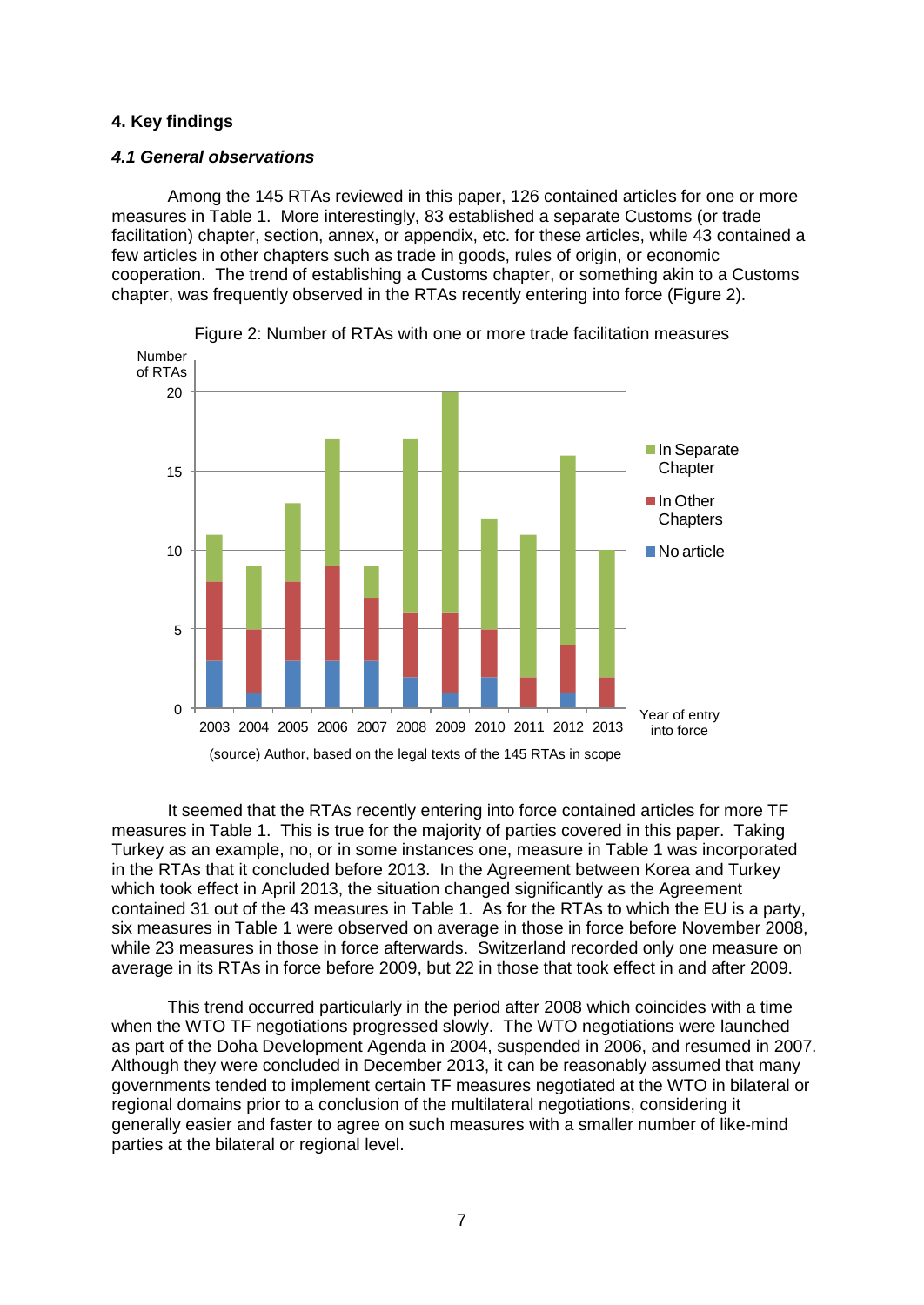#### *4.2 Trade facilitation measures in RTAs*

Figure 3 indicates the number of RTAs which provided each of the 43 measures in Table 1. Certain measures were more frequently committed to than others. For example, many RTAs reconfirmed the provisions of Articles V, VIII and X of the GATT as well as Agreement on Rules of Origin (ARO). In addition, the measures in the areas of transparency and predictability as well as Customs cooperation in Table 1 were more frequently observed than others. Furthermore, risk management and the use of IT were frequently noted, amongst others.



Figure 3: Number of RTAs for respective trade facilitation measures

(Source) Author, based on the legal texts of the 145 RTAs in scope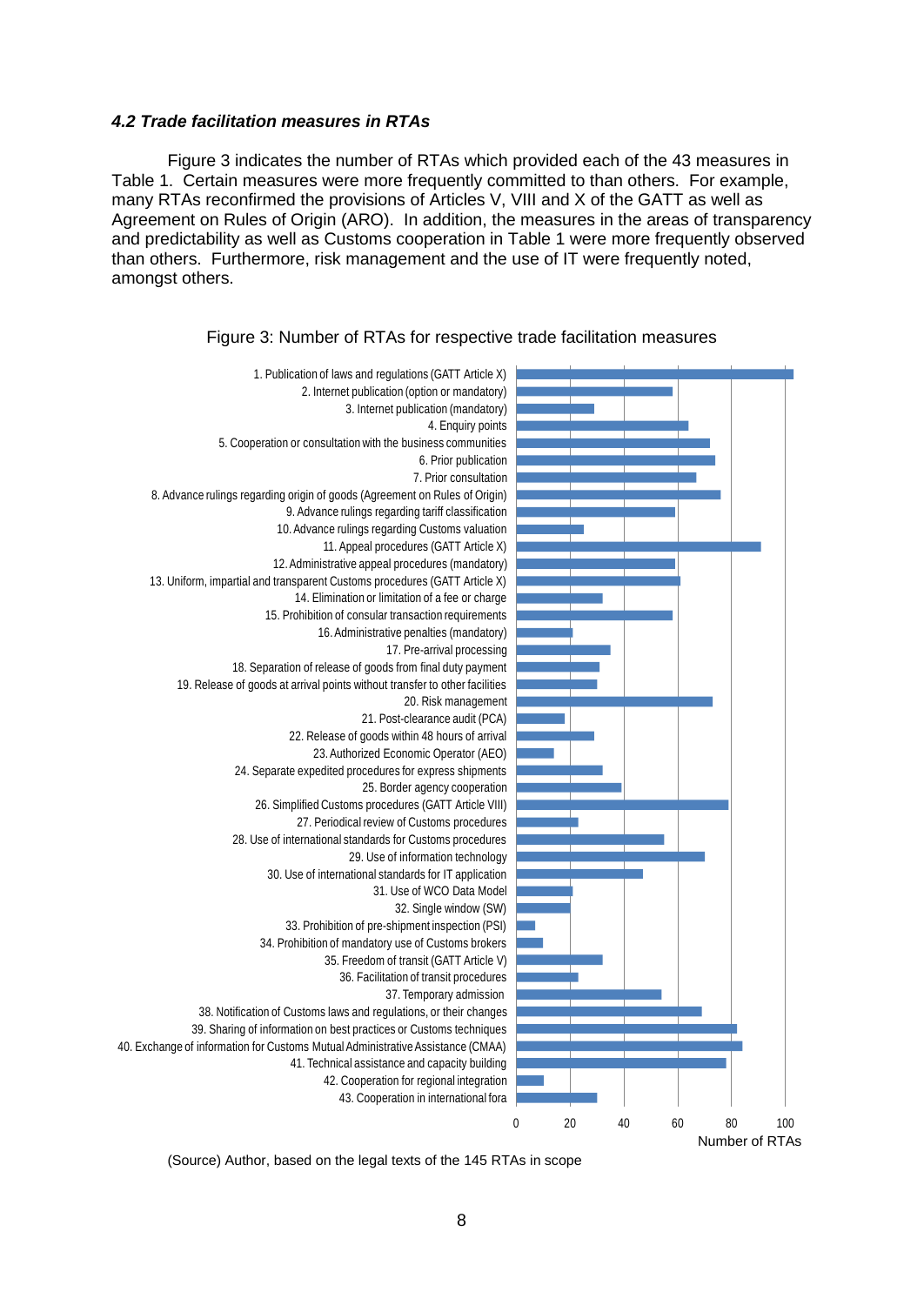Regarding the legal texts of the RTAs reviewed in this paper, it was found that their descriptions matched strongly with the corresponding articles of the WTO ATF in some cases. Accordingly, certain similarities or patterns emerged in the text descriptions of the RTAs. This can be attributed to the fact that they were substantively influenced by the negotiating texts for the WTO ATF. This may also be attributed to negotiation practices, that is, it is common for a party to propose a text at the negotiations based on the text of the RTAs that it previously concluded. A party would normally prefer to have relatively similar text descriptions for TF measures to ensure consistency throughout its RTAs. The United States, the EU, and Japan can be cited as examples in this context.

Furthermore, the text descriptions were often used by the other partner parties as a basis for negotiations of their subsequent RTAs. For example, Peru and Panama respectively concluded an RTA with the United States. In the Agreement between Panama and Peru, many TF measures were described in a similar way as the RTAs previously concluded with the United States.

It was also found that the measures in the area of Customs cooperation in Table 1 were effective only between the parties but not with non-parties. On the other hand, other TF measures in Table 1 were sometimes described to be effective for non-parties on a nondiscriminatory basis. Internet publication and enquiry points were typical examples. In this case, non-parties may also benefit as a "free rider" of the measures implemented by parties to RTAs.

In reality, it is not practical for a Customs administration to identify the goods or persons that are eligible for a measure, as significant financial resources and time are required to manage the system and allow for such differentiation. Technically speaking, all TF measures in Table 1, except the measures for Customs cooperation, are applicable on a non-discriminatory basis in accordance with domestic laws and regulations in order to comply with different international requirements to which a party is committed.<sup>8</sup>

There are several limitations to keep in mind when attempting to identify recent trends and patterns of TF measures of RTAs. First, the information on the number of RTAs for the respective TF measures, as indicated in Figure 3, was heavily influenced by the parties that were actively engaged in concluding RTAs in the last decade. The most active parties were Chile, the four EFTA states, the EU, Singapore, Turkey, Japan, Panama, Peru, India, Malaysia, the United States, Korea and China, amongst others. The RTAs in which these 16 parties were involved collectively amounted to 120 out of the 145 RTAs reviewed in this paper, the implication being that a small number of parties dominated a substantial portion of the information regarding the respective TF measures in Figure 3.

Second, the number of RTAs partaking in the respective TF measures, as indicated in Figure 3, was potentially underestimated in terms of the parties' legal and administrative capacity. In the RTAs reviewed in this paper, not all WTO Members reconfirmed the provisions of the GATT or the WTO ARO in RTAs, although they comply with them as WTO Members. It is a fact that all parties were committed to different measures in different RTAs depending on its negotiating parties. To illustrate this differentiation, Table 2 represents the number of RTAs committed by Chile, the EU, Switzerland, Japan, Panama, Peru, the United States and Korea to the respective measures in Table 1.

 8 For example, Canada is obliged to issue advance rulings for tariff classification within150 days from application in the Agreement with Peru, and within 120 days in the Agreement with Colombia or Panama. The Canada Border Services Agency (CBSA) is required to issue advance rulings for tariff classification within 120 days from application, irrespective of origin of goods, in accordance with paragraph 43.1(1)(c) of the Customs Act. Further information is available at[: www.cbsa-asfc.gc.ca/import/ar-da/menu-eng.html,](http://www.cbsa-asfc.gc.ca/import/ar-da/menu-eng.html) accessed on 27 February 2014.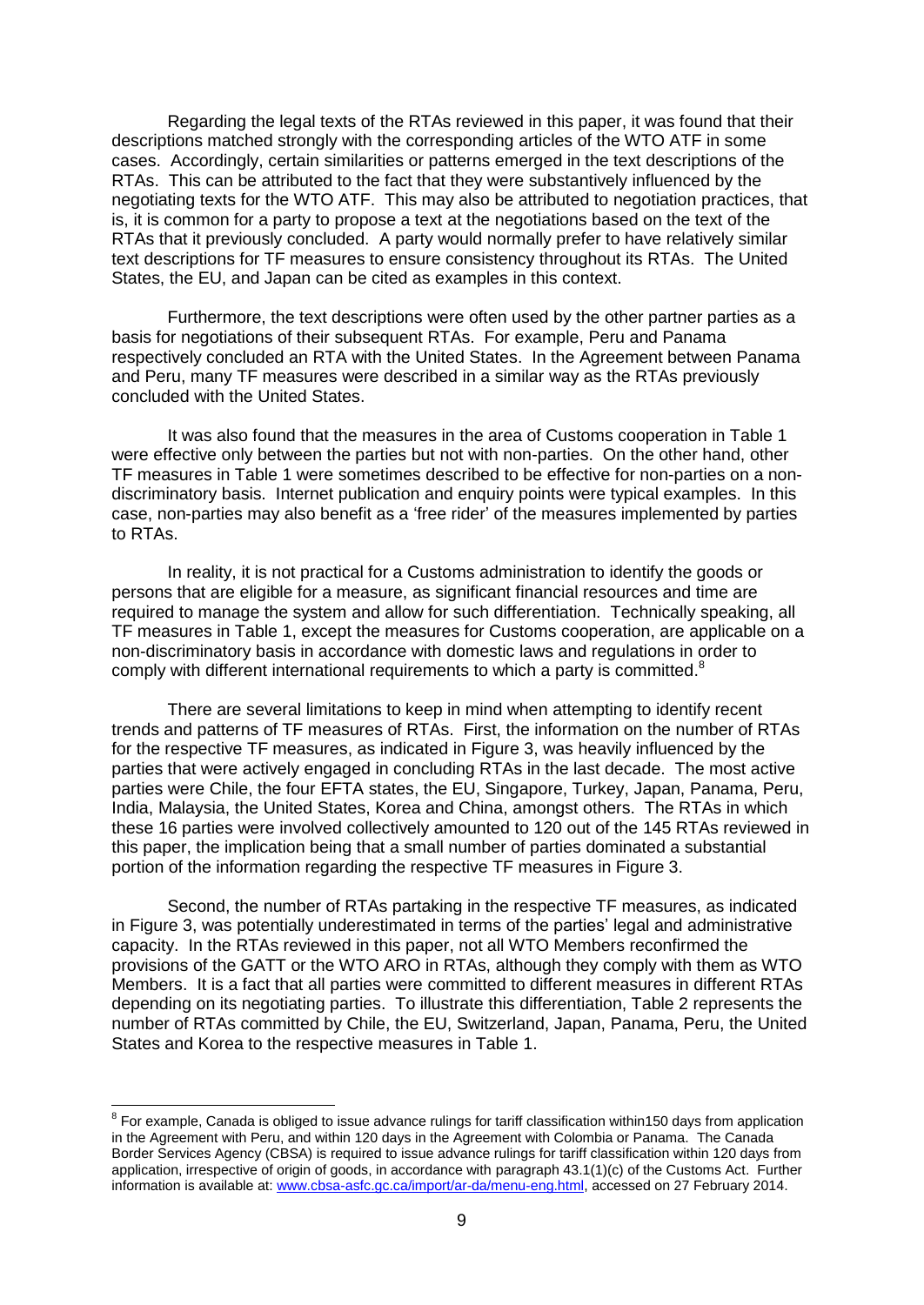| Selected parties                                                               |                         |                  |                 |                         |                 |                         |                 |                         |
|--------------------------------------------------------------------------------|-------------------------|------------------|-----------------|-------------------------|-----------------|-------------------------|-----------------|-------------------------|
|                                                                                |                         |                  |                 |                         |                 |                         | <b>States</b>   |                         |
|                                                                                |                         |                  | Switzerland     |                         | Panama          |                         |                 |                         |
| Trade facilitation measures                                                    |                         |                  |                 |                         |                 |                         |                 |                         |
|                                                                                | Chile                   | 긊                |                 | Japan                   |                 | Peru                    | United          | Korea                   |
| Number of RTAs concluded by selected parties                                   | 17                      | 16               | 16              | $\overline{12}$         | 12              | 12                      | $\overline{11}$ | 9                       |
| 1. Publication of laws and regulations (GATT Article X)                        | 16                      | 8                | $\overline{12}$ | 12                      | 12              | 12                      | 11              | $\overline{9}$          |
| 2. Internet publication (option or mandatory)                                  | 10                      | 8                | $\overline{7}$  | $\mathbf{1}$            | 6               | 8                       | 11              | 5                       |
| 3. Internet publication (mandatory)                                            | 6                       | $\mathbf 0$      | 1               | $\mathbf 0$             | $\overline{4}$  | 6                       | 10              | $\overline{\mathbf{c}}$ |
| 4. Enquiry points                                                              | 9                       | $\mathbf{1}$     | 8               | 11                      | $\overline{4}$  | 10                      | 11              | 6                       |
| 5. Cooperation or consultation with the business communities                   | 14                      | $\overline{8}$   | $\mathsf g$     | 11                      | 5               | 8                       | 11              | $\,6$                   |
|                                                                                | 14                      | $\overline{8}$   | 8               | 11                      | $\overline{6}$  | $\overline{9}$          | 11              | $\,6$                   |
| 6. Prior publication                                                           | 14                      | 8                | 6               | 8                       | 5               | 8                       | 11              |                         |
| 7. Prior consultation                                                          |                         |                  |                 |                         |                 |                         |                 | 6                       |
| 8. Advance rulings regarding origin of goods (Agreement on Rules<br>of Origin) | 12                      | $\overline{7}$   | 8               | 4                       | 12              | 12                      | 11              | $\overline{7}$          |
| 9. Advance rulings regarding tariff classification                             | 9                       | 7                | 7               | $\overline{2}$          | 5               | 12                      | 11              | 6                       |
| 10. Advance rulings regarding Customs valuation                                | $\overline{\mathbf{4}}$ | $\overline{0}$   | $\mathbf{1}$    | $\overline{2}$          | $\overline{2}$  | $\overline{5}$          | 11              | 3                       |
| 11. Appeal procedures (GATT Article X)                                         | 14                      | 8                | 8               | 11                      | 12              | 12                      | 11              | 8                       |
| 12. Administrative appeal procedures (mandatory)                               | 11                      | $\mathbf 0$      | $\overline{c}$  | 8                       | 10              | 10                      | 11              | 6                       |
| 13. Uniform, impartial and transparent Customs procedures (GATT                |                         |                  |                 |                         |                 |                         |                 |                         |
| Article X)                                                                     | 5                       | 8                | 7               | 11                      | 4               | $\overline{7}$          | $\overline{2}$  | 5                       |
| 14. Elimination or limitation of a fee or charge                               | $\overline{c}$          | $\overline{7}$   | 5               | $\mathbf 0$             | 9               | $\overline{c}$          | 10              | 5                       |
| 15. Prohibition of consular transaction requirements                           | 10                      | $6\phantom{1}6$  | $\overline{7}$  | $\mathbf{1}$            | 10              | 11                      | 10              | 3                       |
| 16. Administrative penalties (mandatory)                                       | 6                       | 0                | $\mathbf 0$     | $\mathbf 0$             | 3               | 4                       | 11              | 1                       |
| 17. Pre-arrival processing                                                     | 5                       | $\overline{2}$   | 6               | 1                       | $\overline{4}$  | 8                       | 6               | $\overline{5}$          |
| 18. Separation of release from final duty payment                              | 4                       | $\overline{2}$   | 8               | $\overline{0}$          | $\overline{2}$  | 6                       | 11              | 5                       |
| 19. Release of goods at arrival points without transfer to other               | 7                       | 1                | 0               | $\mathbf{1}$            | 3               | 8                       | 11              | 5                       |
| facilities                                                                     |                         |                  |                 |                         |                 |                         |                 |                         |
| 20. Risk management                                                            | 9                       | $\overline{7}$   | 9               | 10                      | 6               | 11                      | 11              | 6                       |
| 21. Post-clearance audit (PCA)                                                 | 1                       | $\overline{7}$   | 5               | $\mathbf 0$             | $\overline{2}$  | $\overline{2}$          | $\mathbf 0$     | $\overline{2}$          |
| 22. Release of goods within 48 hours of arrival                                | 6                       | $\mathbf 0$      | $\mathbf 0$     | $\overline{0}$          | $\overline{3}$  | $\overline{7}$          | $\overline{11}$ | $\overline{2}$          |
| 23. Authorized Economic Operator (AEO)                                         | 0                       | $\overline{4}$   | 5               | $\mathbf{1}$            | 1               | $\overline{\mathbf{4}}$ | $\mathbf 0$     | $\overline{2}$          |
| 24. Separate expedited procedures for express shipments                        | 5                       | $\mathbf 0$      | $\mathbf 0$     | $\mathbf 0$             | $\overline{4}$  | 8                       | 11              | 3                       |
| 25. Border agency cooperation                                                  | 3                       | 8                | 9               | 10                      | 2               | 6                       | 0               | 5                       |
| 26. Simplified Customs procedures (GATT Article VIII)                          | $\overline{10}$         | $\overline{8}$   | $\overline{9}$  | $\overline{12}$         | $\overline{6}$  | 10                      | 9               | $\overline{6}$          |
| 27. Periodical review of Customs procedures                                    | 3                       | $\overline{7}$   | $\mathbf 0$     | $\mathbf 0$             | $\overline{2}$  | $\overline{4}$          | 0               | 1                       |
| 28. Use of international standards for Customs procedures                      | 5                       | $\overline{8}$   | 9               | $\overline{12}$         | $\overline{3}$  | $\overline{6}$          | 0               | $\overline{5}$          |
| 29. Use of information technology                                              | 9                       | 7                | 9               | 11                      | 6               | 11                      | 9               | 6                       |
| 30. Use of international standards for IT application                          | 8                       | 7                | $\mathbf 0$     | $\mathbf 0$             | $\overline{5}$  | 9                       | 9               | $\overline{5}$          |
| 31. Use of WCO Data Model                                                      | 2                       | 6                | $\mathbf 0$     | $\mathbf 0$             | $\overline{2}$  | 5                       | 5               | 3                       |
| 32. Single window (SW)                                                         | $\overline{2}$          | $\overline{2}$   | $\overline{0}$  | $\overline{0}$          | $\overline{2}$  | $\overline{6}$          | $\overline{0}$  | $\overline{2}$          |
| 33. Prohibition of pre-shipment inspection (PSI)                               | 1                       | $\,6$            | 0               | $\mathbf 0$             | 1               | 1                       | 0               | $\boldsymbol{2}$        |
| 34. Prohibition of mandatory use of Customs brokers                            | $\pmb{0}$               | $\sqrt{3}$       | 5               | 0                       | $\mathbf 0$     | $\pmb{0}$               | $\pmb{0}$       | $\overline{c}$          |
| 35. Freedom of transit (GATT Article V)                                        | 1                       | 13               | 1               | $\overline{\mathbf{7}}$ | $\overline{c}$  | 3                       | 0               | $\overline{c}$          |
| 36. Facilitation of transit procedures                                         | 1                       | 13               | 1               | 3                       | 1               | 1                       | $\mathbf 0$     | $\overline{\mathbf{c}}$ |
| 37. Temporary admission                                                        | $\overline{8}$          | $\pmb{0}$        | $\overline{3}$  | $\overline{4}$          | 11              | 8                       | 11              | 5                       |
| 38. Notification of Customs laws and regulations, or their changes             | 14                      | $\,6$            | $\mathbf 0$     | $\mathbf{1}$            | 11              | 10                      | 11              | 6                       |
| 39. Sharing of information on best practices or Customs techniques             | 12                      | $\overline{6}$   | $\overline{10}$ | 10                      | $\overline{11}$ | 10                      | $\mathbf 0$     | $\overline{7}$          |
| 40. Exchange of information for Customs Mutual Administrative                  |                         | 15               |                 |                         |                 |                         |                 |                         |
| Assistance (CMAA)                                                              |                         |                  | 4               | 9                       | 11              | 10                      | 11              | 5                       |
| 41. Technical assistance and capacity building                                 | 11                      | 15               | 7               | 10                      | 10              | 9                       | 10              | 9                       |
| 42. Cooperation for regional integration                                       | 0                       | $\boldsymbol{9}$ | 0               | 0                       | 1               | 1                       | 0               | 1                       |
| 43. Cooperation in international fora                                          | $\overline{2}$          | $\overline{6}$   | $\overline{9}$  | $\overline{9}$          | 1               | $\overline{4}$          | 0               | $\overline{3}$          |
|                                                                                |                         |                  |                 |                         |                 |                         |                 |                         |

## Table 2: Number of RTAs committed by selected parties to trade facilitation measures

(source) Author, based on the legal texts of the 145 RTAs in scope

Table 2 clearly demonstrated a tendency for a party to have a preference for certain TF measures in the RTAs reviewed in this paper. For example, the United States incorporated articles for advance ruling and separate expedited procedures for express shipments, amongst others, throughout their 11 RTAs. On the other hand, several parties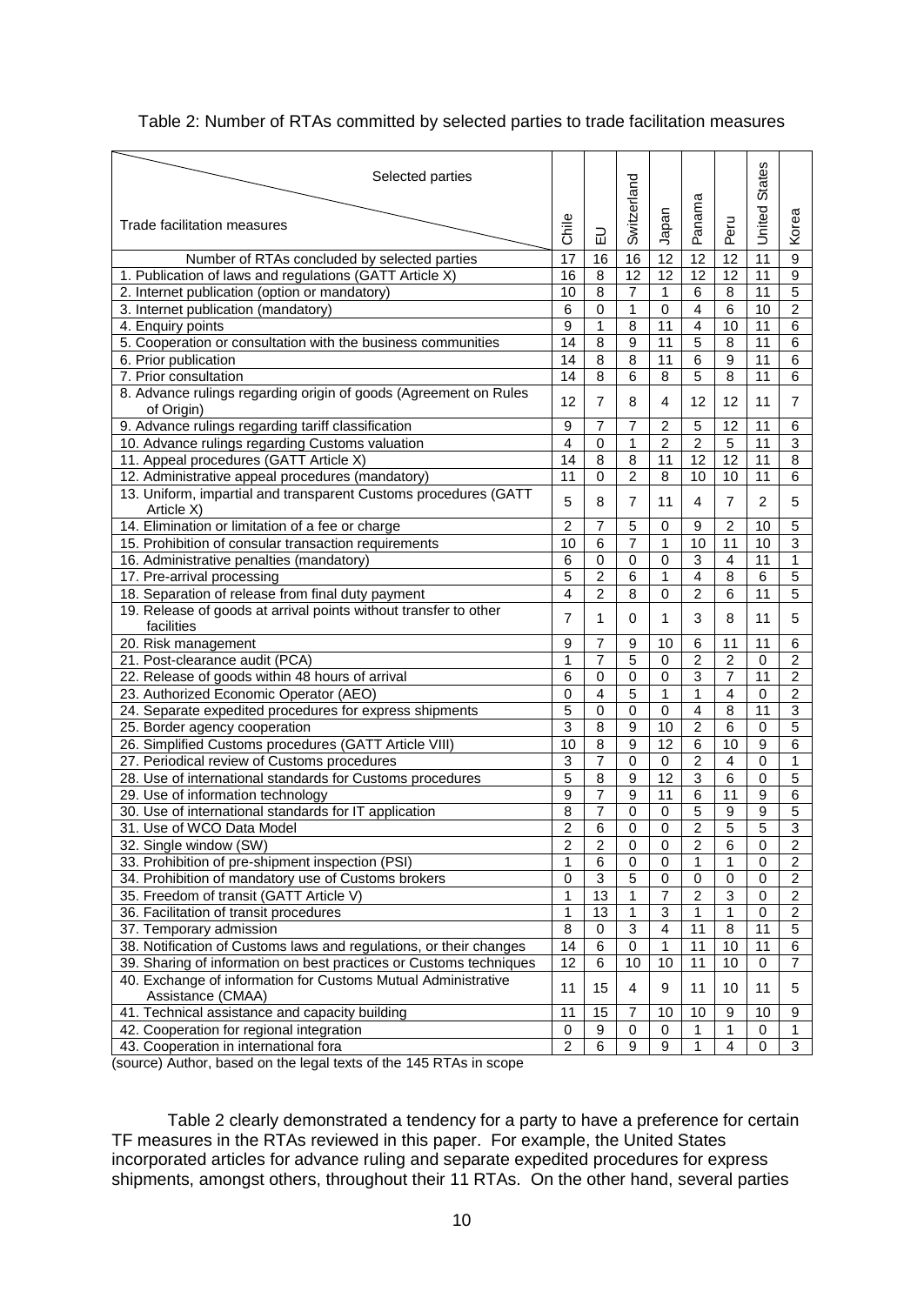such as Chile, Panama and Peru never accepted an article aiming to prohibit the mandatory use of Customs brokers in the RTAs to which they are parties.

It seems that Korea was in a position to accept all TF measures in Table 1. However, it was committed to separate expedited procedures for express shipments in its RTA with the United States but not in its RTA with the EU. It was committed to a single window system in its RTA with the EU but not in its RTA with the United States. Therefore, a party is not always committed to TF measures in Table 1 in RTAs, even if the party has the abilities to implement the measures.

It is also interesting to note a positive correlation between the parties who proposed the measures at the WTO TF negotiations and those who preferred the measures in the RTAs reviewed in this paper. At the WTO TF negotiations, for example, the United States proposed internet publication, advance rulings, and express shipments, prohibition of consular transaction requirements, amongst others (WTO, 2009). The European Communities (EC) proposed authorized operators, prohibition of the use of preshipment inspection (PSI), and prohibition of the mandatory use of Customs brokers, etc. Japan also proposed enquiry points, prior publication, prior consultation, administrative appeal procedures and so forth. The positive correlation may support an argument that the parties tended to promote their favoured TF measures in bilateral or regional domains.

Third, the number of RTAs for the respective TF measures, as indicated in Figure 3, was potentially overestimated in terms of implementation. An RTA sometimes established a transition period to implement specific TF measures. In addition, the articles in the RTAs were often described with best endeavour language or in aspirational terms such as "*where possible*". The implication is that the measures were not always implemented immediately after the RTA enters into force.

In summary, this section described the current state of play regarding trends and patterns of TF measures of RTAs in force from 2003 to 2013. However, several limitations were also noted when attempting to identify the trends and patterns solely based on the information regarding the number of RTAs providing the respective TF measures.

## *4.3 Trade facilitation measures committed by parties*

To overcome part of the limitations in the former section, this section adopted an innovative approach, presupposing that a party possessed sufficient legal and administrative capacity to implement the measure if the party was committed to the measure in at least one RTA. This approach is expected to lessen an excessive reliance on the parties that were actively engaged in the RTAs, as the parties are equally treated regardless of the number of RTAs that they concluded.

Figure 4 indicates the number of parties who were committed to each of the 43 measures in Table 1 in at least one RTA. Figure 4 illustrates that exchange of information for Customs Mutual Administrative Assistance (CMAA) was the most frequently observed, committed to by 82 out of the 116 parties, including developing parties and LDCs. In general, the parties committed themselves to more measures in the areas of transparency and predictability as well as Customs cooperation than other areas in Table 1. Furthermore, risk management, the use of information technology, the use of international standards for Customs procedures and the prohibition of consular transaction requirements were recorded in the commitments of more than half of the parties in scope.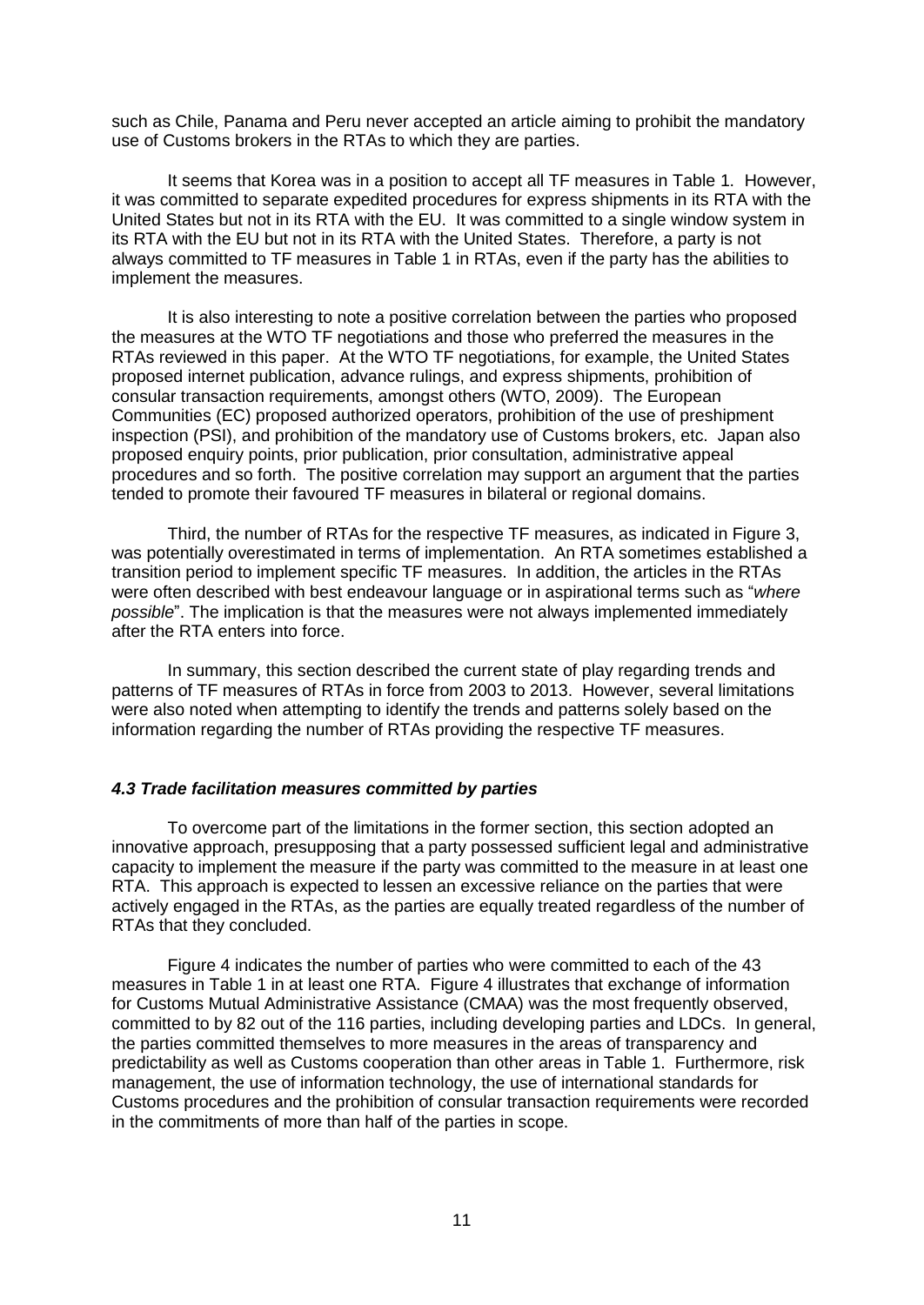



(source) Author, based on the legal texts of the 145 RTAs in scope

Table 3 preliminarily indicates the categories of the 43 measures in Table 1 according to the frequency of parties' commitment based on the information in Figure 4. One of the interpretations of Table 3 is that it might represent the level of difficulty in international commitment or implementation of the respective TF measures in Table 1 to some extent. It is a fact that those measures in the column "*Measures committed by more than half of the parties in RTAs*" were internationally committed by a majority of parties covered in this paper, and have most likely been implemented. It can be considered, therefore, that it is easier for parties to implement such measures than other measures. Conversely, the measures to which fewer parties were committed can be regarded as ones which entail difficulties with regards implementation.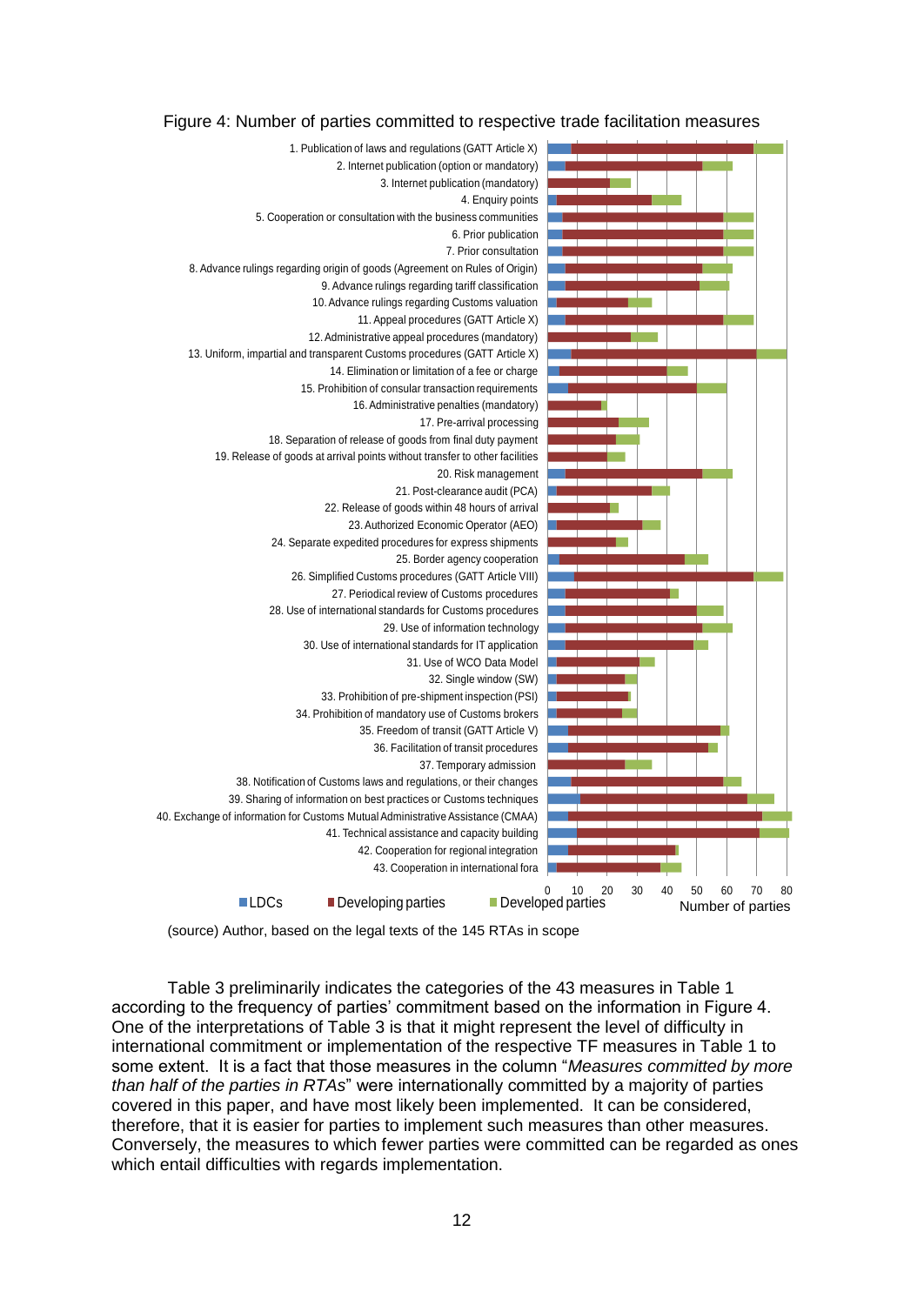| Area                                                | Reconfirmation of<br>GATT and ARO<br>provisions in RTAs                                                                                                                    | Measures committed<br>by more than half of<br>the parties in RTAs                                                                                                                                                                                                  | Measures committed<br>by the parties in-<br>between in RTAs                                                  | <b>Measures</b><br>committed by fewer<br>than one third of<br>the parties in RTAs                                                                                                                                                                                                                  |
|-----------------------------------------------------|----------------------------------------------------------------------------------------------------------------------------------------------------------------------------|--------------------------------------------------------------------------------------------------------------------------------------------------------------------------------------------------------------------------------------------------------------------|--------------------------------------------------------------------------------------------------------------|----------------------------------------------------------------------------------------------------------------------------------------------------------------------------------------------------------------------------------------------------------------------------------------------------|
| Transparency<br>and<br>predictability               | • Publication of<br>laws and<br>regulations<br>• Appeal<br>procedures<br>• Uniform, impartial<br>and transparent<br>Customs<br>procedures<br>• Advance rulings<br>(origin) | • Internet publication<br>(option)<br>• Cooperation or<br>consultation with<br>the business<br>community<br>• Prior publication<br>• Prior consultation<br>• Advance rulings<br>(classification)                                                                   | • Enquiry points                                                                                             | • Internet<br>publication<br>(mandatory)<br>• Administrative<br>appeal<br>procedures<br>(mandatory)<br>• Advance rulings<br>(valuation)                                                                                                                                                            |
| Disciplines on<br>fees and<br>charges               |                                                                                                                                                                            | • Prohibition of<br>consular transaction<br>requirements                                                                                                                                                                                                           | • Elimination or<br>limitation of a fee or<br>charge                                                         | • Administrative<br>penalties<br>(mandatory)                                                                                                                                                                                                                                                       |
| Release and<br>clearance of<br>goods                |                                                                                                                                                                            | • Risk management                                                                                                                                                                                                                                                  | $\bullet$ PCA                                                                                                | • Pre-arrival<br>processing<br>• Separation of<br>release from final<br>duty payment<br>• Release at arrival<br>points without<br>transfer to other<br>facilities<br>• Release within 48<br>hours of arrival<br>$\bullet$ AEO<br>• Separate<br>expedited<br>procedures for<br>express<br>shipments |
| Border agency<br>cooperation                        |                                                                                                                                                                            | ÷,                                                                                                                                                                                                                                                                 | • Border agency<br>cooperation                                                                               |                                                                                                                                                                                                                                                                                                    |
| Formalities<br>and<br>documentation<br>requirements | • Simplified<br>Customs<br>procedures                                                                                                                                      | • Use of international<br>standards for<br>Customs<br>procedures<br>• Use of information<br>technology                                                                                                                                                             | • Periodical review of<br>Customs<br>procedures<br>• Use of international<br>standards for IT<br>application | • Prohibition of PSI<br>• Prohibition of<br>mandatory use of<br>Customs brokers<br>$\bullet$ SW<br>• Use of WCO<br>Data Model                                                                                                                                                                      |
| Transit and<br>temporary                            | • Freedom of<br>transit                                                                                                                                                    |                                                                                                                                                                                                                                                                    | • Facilitation of transit<br>procedures                                                                      | • Temporary<br>admission                                                                                                                                                                                                                                                                           |
| Customs<br>cooperation                              |                                                                                                                                                                            | • Notification of<br>Customs laws and<br>regulations, or their<br>changes<br>• Sharing of<br>information on best<br>practices or<br>Customs<br>techniques<br>• Exchange of<br>information for<br><b>CMAA</b><br>• Technical<br>assistance and<br>capacity building | • Cooperation for<br>regional integration<br>• Cooperation in<br>international fora                          |                                                                                                                                                                                                                                                                                                    |

Table 3: Categorization of trade facilitation measures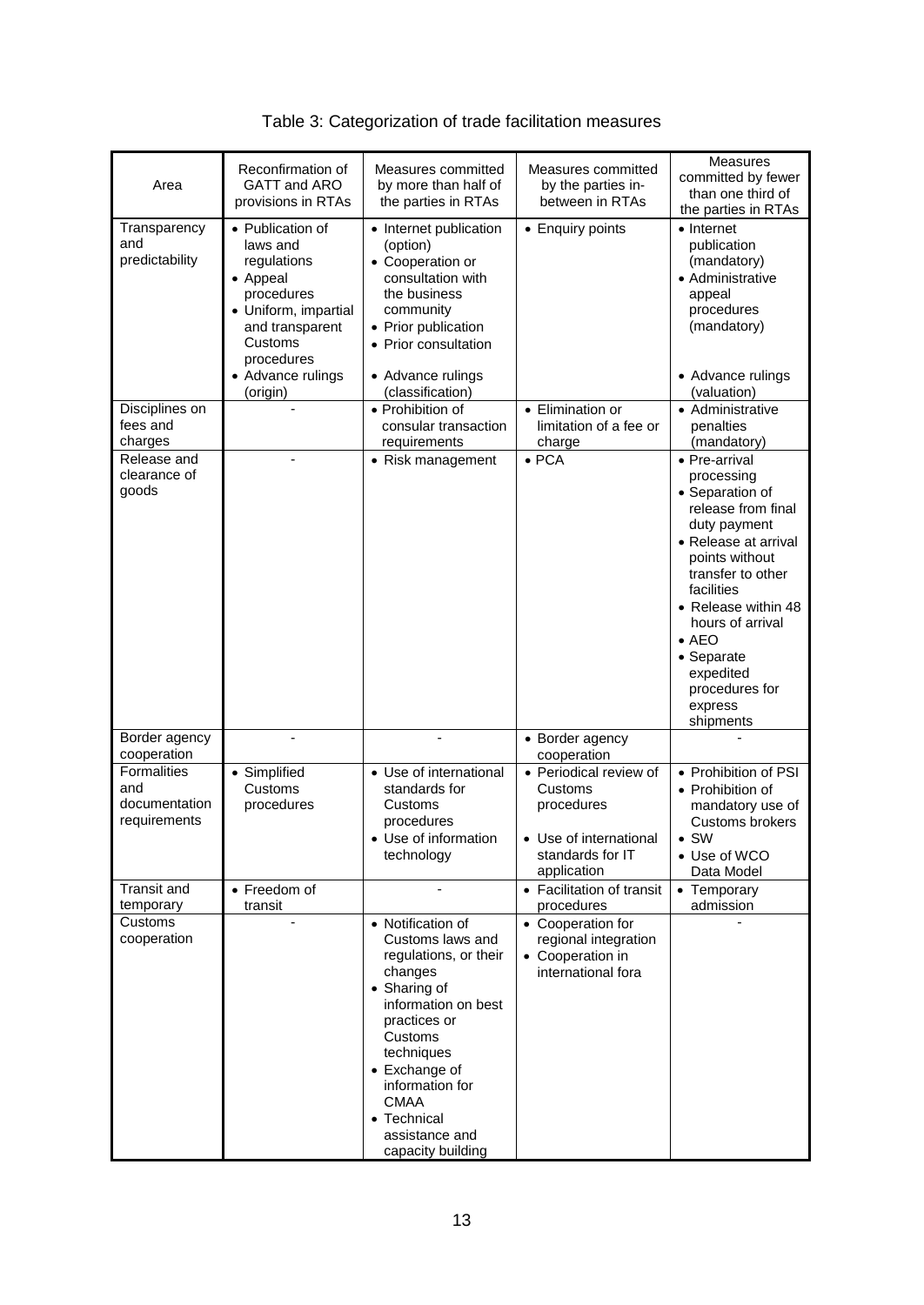It appears that this second interpretation corresponds with anecdotal evidence and experiences shared by WCO Members. To cite examples, information technology and good border agency cooperation are fundamental prerequisites to the establishment of a functional single window system (Choi, 2011). In this regard, it was reported that quite a number of Customs administrations have already managed automated clearance systems (WCO, 2013). $9$  A sound risk management system forms a basis of a post-clearance audit or pre-arrival processing system in particular. While many Customs administrations are managing advance rulings regarding the origin of goods and tariff classification, a limited number of Customs administrations have successfully introduced advance rulings regarding Customs valuation (WCO, 2008a).

#### **5. Implications on Customs administrations and WCO activities**

A preliminary analysis revealed that a majority of TF measures in Table 1 in the RTAs reviewed in this paper were substantively compatible with WCO legal instruments, although their text descriptions were not always identical.<sup>10</sup> Publication of laws and regulations, risk management, and prohibition of mandatory use of Customs brokers were among those examples. Moreover, more than half of the parties were committed to using international standards for Customs procedures or an IT application, sometimes by directly referring to the WCO instruments and tools such as the RKC, the Immediate Release Guidelines, and the Data Model.

In other cases, an RTA provided TF measures beyond WCO instruments and tools. It is natural for a party to favour more detailed rules in a bilateral framework than in a multilateral one. For example, several parties were committed to releasing goods within 48 hours after arrival in normal circumstances, or issuing advance rulings within 30 days after application if it is equipped with all necessary information. No WCO legal instrument confers such rules at this stage. To cite another example, there is no WCO instrument and tool to prohibit the use of preshipment inspection services, although the WCO has encouraged Members to build up the Customs capacity to a sufficient level to ensure that they can discharge Customs functions autonomously (WCO, 2003; 2008b; 2014). Although those measures appear unique to certain RTAs at this stage, it can be said that they are based on the existing WCO instruments and tools or in line with current WCO policy and strategy.

The implementation of TF measures of RTAs aligned with international standards including those developed by the WCO on trade between parties as well as trade with nonparties is highly encouraged and indeed has proven its efficacy. It would cause substantial administrative burdens and financial resources for a party to attempt to develop and implement regional standards only for trade with other parties of an RTA. The WCO has assisted Members with Customs reforms and modernization in line with WCO"s international standards for many years. As a result, Customs performance has been significantly improved (World Bank, 2010), and many Customs administrations have already implemented such measures in an effort to comply with the international standards. It can be assumed, therefore, that the impact of implementing TF measures of RTAs on Customs administrations would be relatively minimal as long as they are aligned with international standards.

The TF measures in Table 1 of the RTAs reviewed in this paper are in most cases compatible with the WCO instruments and tools, and sometimes go beyond them but are built on or in line with the WCO policy and strategy. WCO activities and efforts undertaken

 9 A WCO report (WCO, 2013) indicates that 155 out of the 179 WCO Members are currently managing automated clearance systems.

Analytical work to assess the compatibility between RTAs and WCO instruments and tools is underway.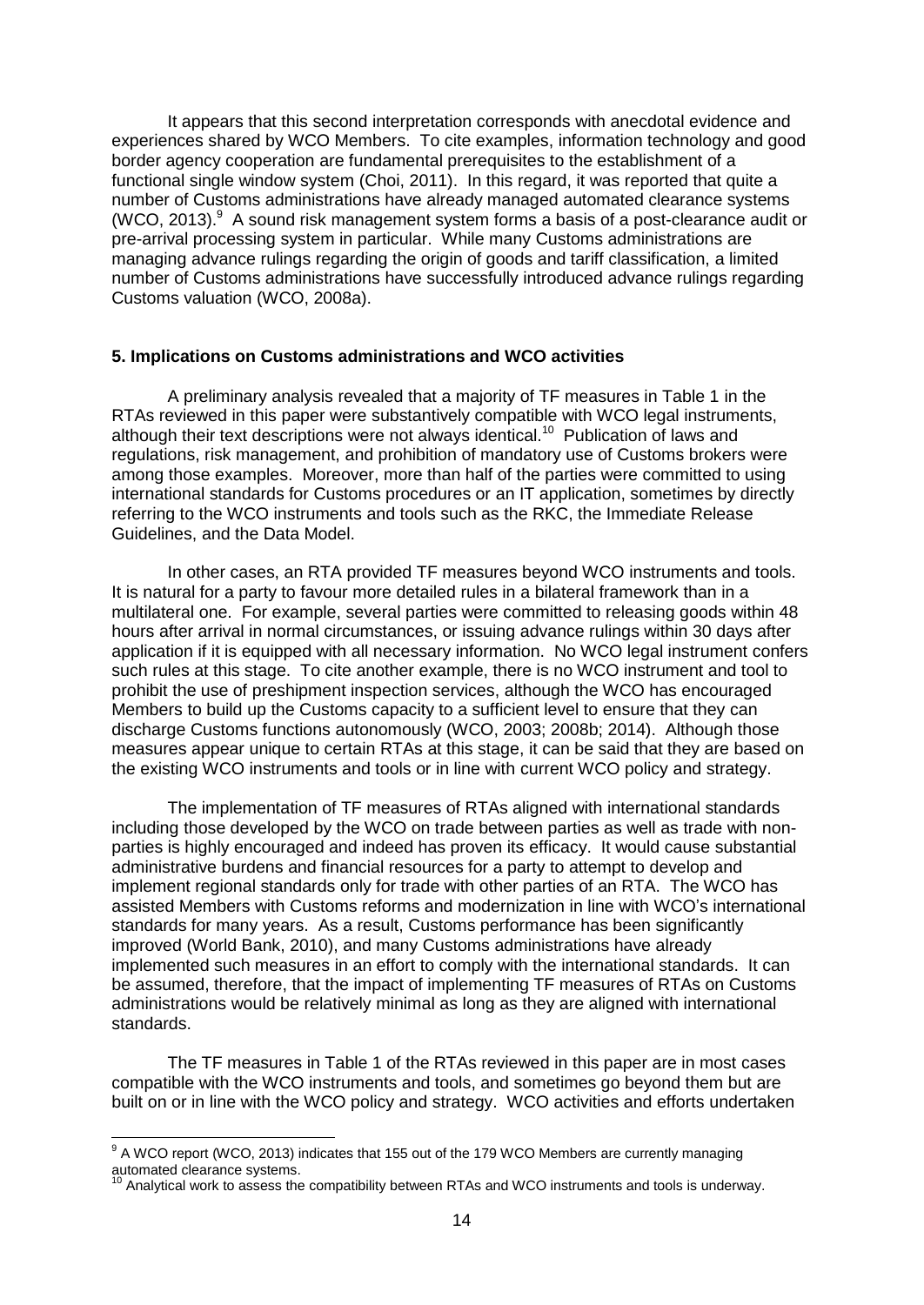so far to assist Customs reforms and modernization of Members have already supported, and will continue to support, the implementation of the RTAs, and thus effectively promote the regional economic integration that the RTAs aim to achieve.

Another possible implication is that the information regarding the respective parties" commitment to respective measures in at least one RTA, as indicated in Figure 4 and Table 3, might indicate a party"s readiness or capacity to implement respective TF measures. Many parties, including developing parties and LDCs, were committed to implementing, or have already implemented, many TF measures on a most-favoured nation basis. It can be surmised therefore that such parties possess the capacity to implement the measures at the multilateral level. Thus, the information could be used to identify the individual parties" needs and priorities for future technical assistance and capacity building programs for Customs reforms and modernization that the WCO may deliver.

#### **6. Future work**

-

Taking into account the findings and implications in former sections, this section considered future work on this topic, in addition to analytical work to assess the compatibility between RTAs and WCO instruments and tools. First of all, it is suggested that trends and patterns of TF measures in Customs Union systems should be separately reviewed using a different methodology. This paper covered two Customs Union agreements, and found only a few TF measures in Table 1 in their legal texts. This is most likely due to the fact that the measures are normally accounted for in common Customs Codes or regulations that were never notified to the WTO. An examination of the legal texts of Customs Union agreements notified to the WTO seems therefore ineffective. Considering that a Customs Union agreement could involve a significant and multidimensional impact on Customs administrations compared with an FTA (Yasui, 2014), separate research on trends and patterns of TF measures within Customs Union systems would be advisable.

In addition, it is recommended to review the compatibility of RTAs *vis-à-vis* the WTO ATF. At a preliminary glance, similarities can be observed between them. Nevertheless, a thorough analysis of the legal texts of RTAs and the WTO AFT would be advisable once the legal texts of the WTO ATF are fixed in mid-2014. This work may include an assessment using case studies, for example, on how a Customs administration is actually implementing TF measures in order to comply with the requirements of both the WTO ATF and its RTAs.

Furthermore, it is interesting to study the implications of the WTO TFA on future RTAs including Mega-FTAs.<sup>12</sup> It is also interesting to look into the practical implications of the existing RTAs on the WTO ATF implementation. The innovative approach adopted in this paper, supposing that a party possesses sufficient implementation capacity for TF measures at the multilateral level to the extent that it is committed to them at the bilateral or regional level, might produce a useful indicator to measure the capacity of developing WCO Members and LDC Members, or to identify their needs and priorities for future technical assistance and capacity building programs in order to implement the WTO ATF.<sup>13</sup>

 $11$  For example, the WTO ATF allows its Members to choose adopting or maintaining expedited release procedures: 1) only for the persons who qualify certain criteria or 2) for everybody (WTO, 2013), while certain RTAs require its parties to adopt or maintain separate expedited Customs procedures for express shipments. In this case, it is most likely for the parties to choose adopting or maintaining separate expedited release procedures to meet the both obligations. Nevertheless, it should be examined through sharing of national practices and case studies.

Negotiations are currently underway between the EU and the United States for Transatlantic Trade and Investment Partnership (TTIP); between the EU and Japan; and among 12 countries including Japan and the United States for the Trans-Pacific Partnership (TPP).

<sup>&</sup>lt;sup>13</sup> Developing countries and LDCs are required to designate the measures of Section I of the WTO ATF into three categories, namely: Category A for immediate implementation upon entry into force of the Agreement); Category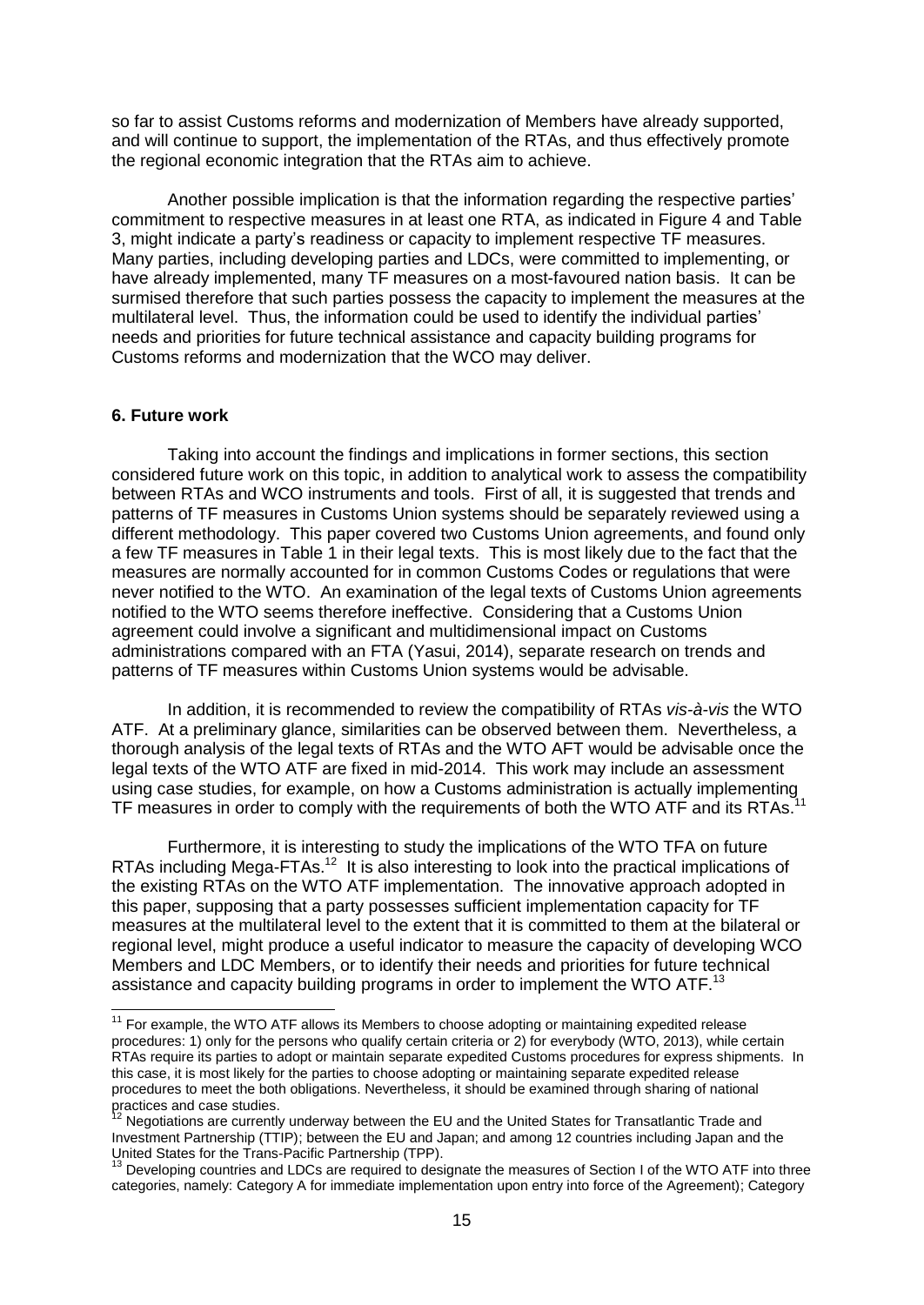## **7. Conclusions**

-

This paper builds on the current compendium of analysis available, and contributes four major added values. First, it covered a substantial number of Customs-related TF measures in a number of RTAs in order to paint a comprehensive picture of recent trends and patterns. In addition to the reconfirmation of provisions of the GATT and the WTO ARO, it found that the measures in the areas of transparency and predictability as well as Customs cooperation were frequently observed in the RTAs revised in this paper. It also identified articles that a party preferred, accepted, or never accepted in RTAs. Furthermore, it found that an RTA recently concluded more than likely incorporated more TF measures than before; their text descriptions were increasingly converged in several patterns, and most of them were or could be practically non-discriminately effective for non-parties.

Second, this paper adopted an innovative approach in order to identify trends and patterns of TF measures that an RTA may provide, presupposing that a party to a particular RTA possessed sufficient legal and administrative capacity to implement a measure if the party was committed to the measure in at least one RTA. The results and implications of this approach could help to paint a more holistic picture of the difficulties encountered in implementing the respective measures. This approach has also demonstrated its effectiveness as its results generally correspond to anecdotal evidence and experiences.

Third, this paper considered implications of TF measures of RTAs on Customs administrations and WCO activities. It concluded that their impact on Customs administrations would be relatively minimal as long as they are aligned with international standards on trade between parties of RTAs as well as trade with non-parties. It also contested that the activities undertaken by the WCO so far in the area of Customs reforms and modernization would effectively promote regional economic integration. In addition, the information regarding that the parties' commitment to the respective measures of RTAs might be used for identifying their needs and priorities for future technical assistance and capacity building programs for Customs reforms and modernization that the WCO may deliver.

Fourth, this paper outlined potential areas to be further explored, taking into account its findings and implications. In addition to analytical work regarding the compatibility of RTAs with the gamut of WCO tools and instruments available, this paper suggested research work to explore trends and patterns of TF measures in Customs Union systems; analytical work for the compatibility of RTAs *vis-à-vis* the WTO ATF; and studies on the implications of the WTO ATF on future RTAs as well as the implications of the existing RTAs on the future WTO ATF implementation.

-----------------

B for implementation after a transitional period of time); and Category C for implementation after acquiring implementation capacity through technical assistance and capacity building (WTO, 2013).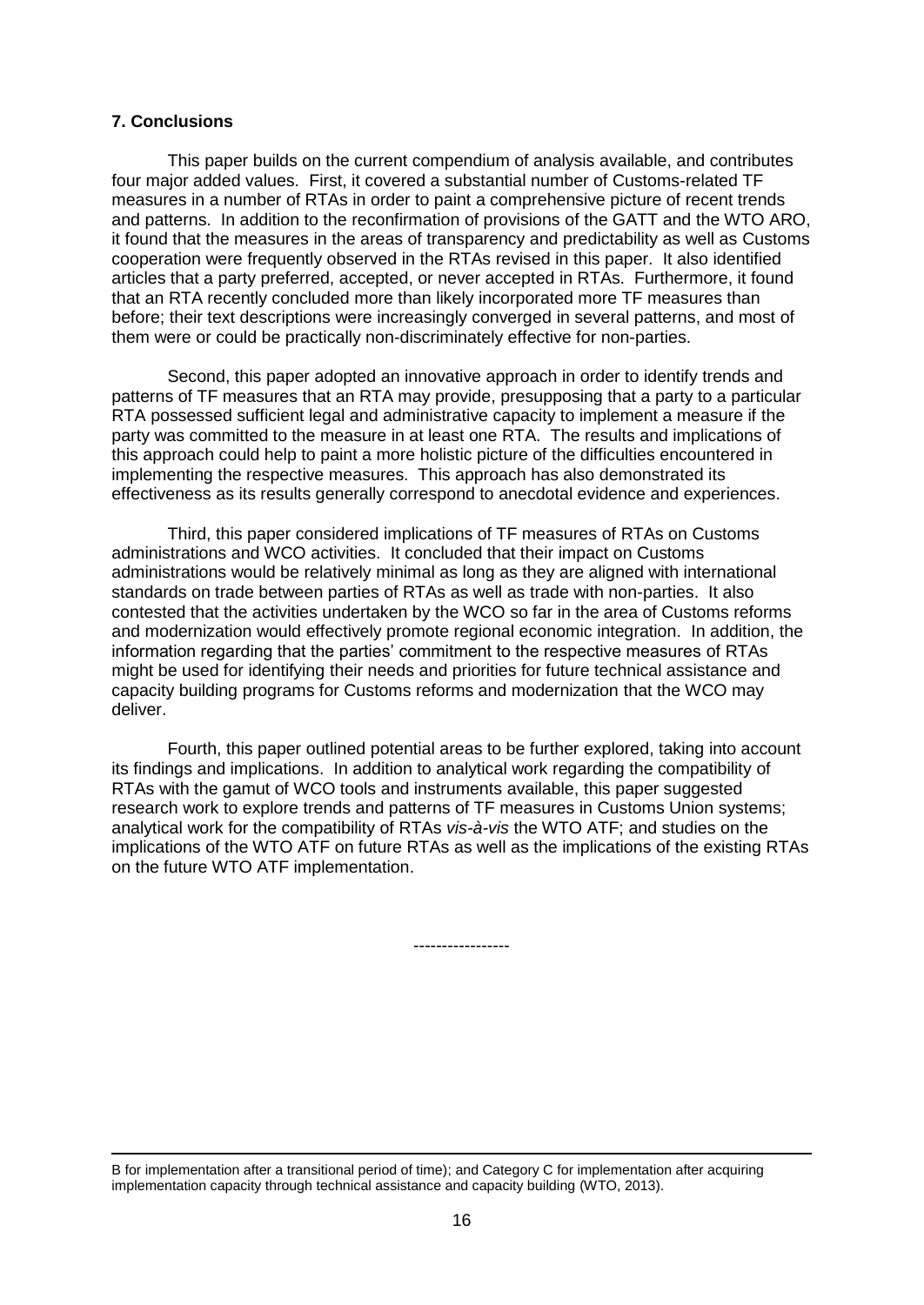Annex

## **A list of 145 RTAs for review (Entry into force from January 2003 to December 2013)**

| No.              | <b>Regional Trade Agreements (RTAs)</b>                                                    | <b>Entry into</b><br>force | <b>Bilateral or</b><br>Plurilateral* | Type**                        | <b>Composition of</b><br>parties*** |
|------------------|--------------------------------------------------------------------------------------------|----------------------------|--------------------------------------|-------------------------------|-------------------------------------|
| 1                | EFTA - Singapore                                                                           | $1-Jan-03$                 | Plurilateral                         | <b>FTA</b>                    | Developed-Developing                |
| $\overline{2}$   | <b>Gulf Cooperation Council (GCC)</b>                                                      | $1-Jan-03$                 | Plurilateral                         | CU                            | Developing                          |
| $\overline{3}$   | EU - Chile                                                                                 | $1-Feb-03$                 | <b>Bilateral</b>                     | <b>FTA</b>                    | Developed-Developing                |
| $\overline{4}$   | EU - Lebanon                                                                               | 1-Mar-03                   | <b>Bilateral</b>                     | <b>FTA</b>                    | Developed-Developing                |
| $\overline{5}$   | Panama - El Salvador (Panama -<br>Central America)                                         | 11-Apr-03                  | <b>Bilateral</b>                     | <b>FTA</b>                    | Developing                          |
| 6                | Pacific Island Countries Trade<br>Agreement (PICTA)                                        | 13-Apr-03                  | Plurilateral                         | <b>FTA</b>                    | Developing                          |
| 7                | India - Afghanistan                                                                        | 13-May-03                  | Bilateral                            | <b>PSA</b>                    | Developing                          |
| $\overline{8}$   | China - Hong Kong, China                                                                   | 29-Jun-03                  | Bilateral                            | <b>FTA</b>                    | Developing                          |
| $\boldsymbol{9}$ | Turkey - Bosnia and Herzegovina                                                            | $1-Jul-03$                 | <b>Bilateral</b>                     | <b>FTA</b>                    | Developing                          |
| 10               | Singapore - Australia                                                                      | $28 -$ Jul $-03$           | <b>Bilateral</b>                     | <b>FTA</b>                    | Developed-Developing                |
| 11               | China - Macao, China                                                                       | $17-Ort-03$                | <b>Bilateral</b>                     | <b>FTA</b>                    | Developing                          |
| 12               | US - Singapore                                                                             | $1-Jan-04$                 | <b>Bilateral</b>                     | <b>FTA</b>                    | Developed-Developing                |
| 13               | US - Chile                                                                                 | $1-Jan-04$                 | Bilateral                            | <b>FTA</b>                    | Developed-Developing                |
| 14               | Panama - Chinese Taipei                                                                    | $1-Jan-04$                 | <b>Bilateral</b>                     | <b>FTA</b>                    | Developing                          |
| 15               | Korea, Republic of - Chile                                                                 | $1-Apr-04$                 | <b>Bilateral</b>                     | <b>FTA</b>                    | Developing                          |
| 16               | Common Economic Zone (CEZ)                                                                 | 20-May-04                  | Plurilateral                         | <b>FTA</b>                    | Developing                          |
| 17               | EU - Egypt                                                                                 | 1-Jun-04                   | <b>Bilateral</b>                     | <b>FTA</b>                    | Developed-Developing                |
| 18               | Mexico - Uruguay                                                                           | $15 -$ Jul-04              | <b>Bilateral</b>                     | <b>FTA</b>                    | Developing                          |
| 19               | Southern African Customs Union<br>(SACU)                                                   | 15-Jul-04                  | Plurilateral                         | $\overline{\text{c}\text{u}}$ | Developing                          |
| 20               | EFTA - Chile                                                                               | 1-Dec-04                   | Plurilateral                         | <b>FTA</b>                    | Developed-Developing                |
| 21               | ASEAN - China                                                                              | $1-Jan-05$                 | Plurilateral                         | <b>PSA</b>                    | Developing                          |
| 22               | Thailand - Australia                                                                       | 1-Jan-05                   | Bilateral                            | <b>FTA</b>                    | Developed-Developing                |
| 23               | US - Australia                                                                             | $1-Jan-05$                 | <b>Bilateral</b>                     | <b>FTA</b>                    | Developed                           |
| 24               | Japan - Mexico                                                                             | 1-Apr-05                   | <b>Bilateral</b>                     | <b>FTA</b>                    | Developed-Developing                |
| 25               | Ukraine - Moldova                                                                          | 19-May-05                  | Bilateral                            | <b>FTA</b>                    | Developing                          |
| 26<br>27         | Turkey - Palestinian Authority<br>EFTA - Tunisia                                           | 1-Jun-05<br>1-Jun-05       | <b>Bilateral</b><br>Bilateral        | <b>FTA</b><br><b>FTA</b>      | Developing<br>Developed-Developing  |
| 28               | Pakistan - Sri Lanka                                                                       | 12-Jun-05                  | <b>Bilateral</b>                     | <b>FTA</b>                    | Developing                          |
| 29               | Thailand - New Zealand                                                                     | $1-Jul-05$                 | <b>Bilateral</b>                     | <b>FTA</b>                    | Developed-Developing                |
| 30               | Turkey - Tunisia                                                                           | $1-Jul-05$                 | <b>Bilateral</b>                     | <b>FTA</b>                    | Developing                          |
| 31               | India - Singapore                                                                          | $1-Aug-05$                 | <b>Bilateral</b>                     | <b>FTA</b>                    | Developing                          |
| $\overline{32}$  | Jordan - Singapore                                                                         | 22-Aug-05                  | Bilateral                            | <b>FTA</b>                    | Developing                          |
| 33               | EU - Algeria                                                                               | 1-Sep-05                   | Bilateral                            | <b>FTA</b>                    | Developed-Developing                |
| 34               | Turkey - Morocco                                                                           | $1-Jan-06$                 | Bilateral                            | <b>FTA</b>                    | Developing                          |
| 35               | US - Morocco                                                                               | $1-Jan-06$                 | Bilateral                            | <b>FTA</b>                    | Developed-Developing                |
| $\overline{36}$  | South Asian Free Trade Agreement<br>(SAFTA)                                                | $1-Jan-06$                 | Plurilateral                         | <b>FTA</b>                    | Developing                          |
| 37               | Dominican Republic - Central America<br>- United States Free Trade Agreement<br>(CAFTA-DR) | 1-Mar-06                   | Plurilateral                         | <b>FTA</b>                    | Developed-Developing                |
| 38               | Korea, Republic of - Singapore                                                             | 2-Mar-06                   | <b>Bilateral</b>                     | <b>FTA</b>                    | Developing                          |
| 39               | Trans-Pacific Strategic Economic<br>Partnership                                            | 28-May-06                  | Plurilateral                         | <b>FTA</b>                    | Developed-Developing                |
| 40               | Russian Federation - Serbia                                                                | 3-Jun-06                   | <b>Bilateral</b>                     | <b>FTA</b>                    | Developing                          |
| 41               | Guatemala - Chinese Taipei                                                                 | 1-Jul-06                   | <b>Bilateral</b>                     | <b>FTA</b>                    | Developing                          |
| 42               | Japan - Malaysia                                                                           | 13-Jul-06                  | <b>Bilateral</b>                     | <b>FTA</b>                    | Developed-Developing                |
| 43               | Panama - Singapore                                                                         | 24-Jul-06                  | <b>Bilateral</b>                     | <b>FTA</b>                    | Developing                          |
| 44               | India - Bhutan                                                                             | 29-Jul-06                  | <b>Bilateral</b>                     | <b>FTA</b>                    | Developing                          |
| 45               | US - Bahrain                                                                               | 1-Aug-06                   | <b>Bilateral</b>                     | <b>FTA</b>                    | Developed-Developing                |
| 46               | EFTA - Korea, Republic of                                                                  | 1-Sep-06                   | Plurilateral                         | <b>FTA</b>                    | Developed-Developing                |
| 47               | Chile - China                                                                              | 1-Oct-06                   | <b>Bilateral</b>                     | <b>FTA</b>                    | Developing                          |
| 48               | Iceland - Faroe Islands                                                                    | 1-Nov-06                   | <b>Bilateral</b>                     | <b>FTA</b>                    | Developed                           |
| 49<br>50         | Ukraine - Belarus<br>EU - Albania                                                          | 11-Nov-06<br>$1-Dec-06$    | <b>Bilateral</b><br><b>Bilateral</b> | <b>FTA</b><br><b>FTA</b>      | Developing<br>Developed-Developing  |
|                  |                                                                                            |                            |                                      |                               |                                     |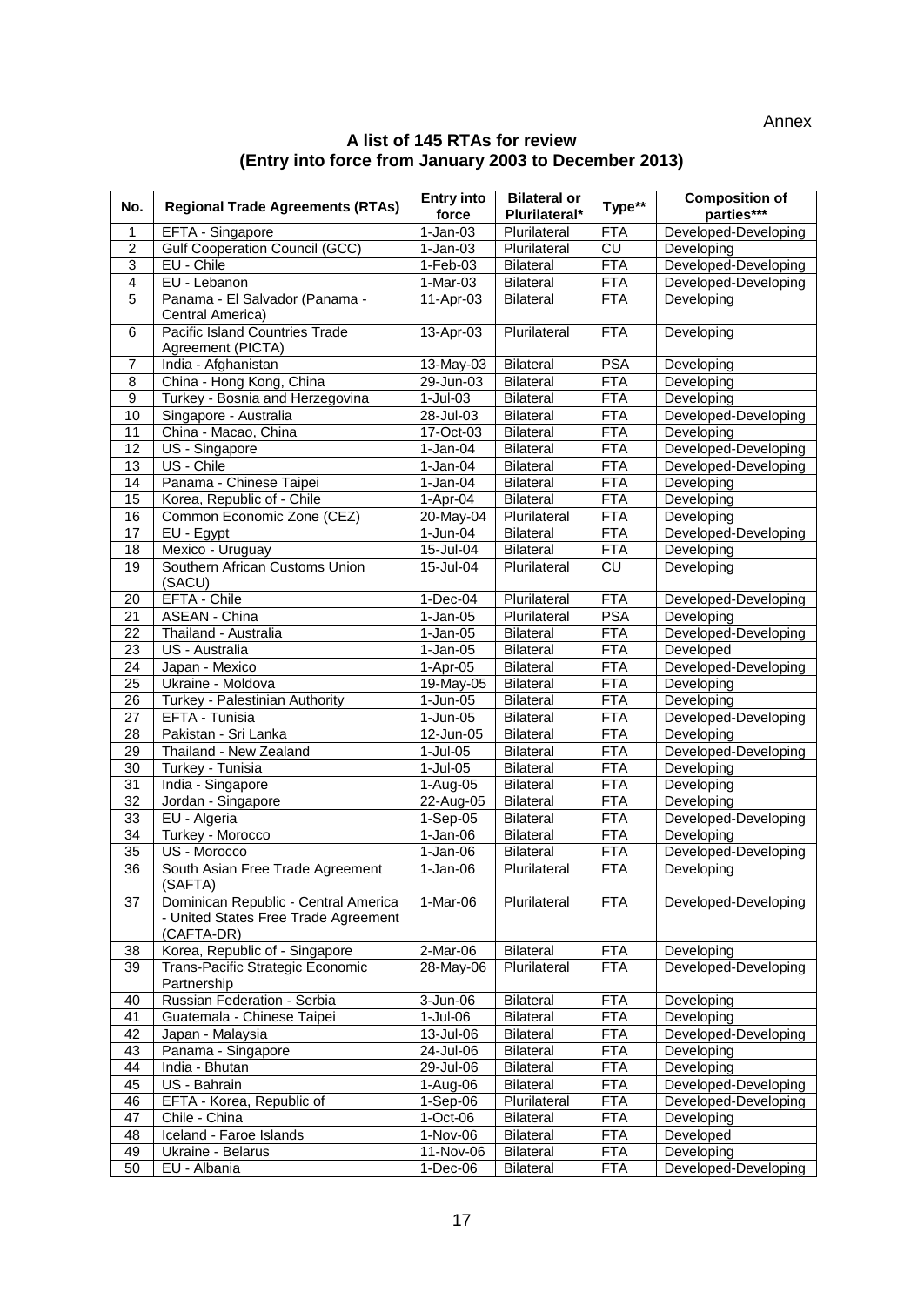| No.      | <b>Regional Trade Agreements (RTAs)</b>                        | <b>Entry into</b><br>force | <b>Bilateral or</b><br>Plurilateral* | Type**                   | <b>Composition of</b><br>parties*** |
|----------|----------------------------------------------------------------|----------------------------|--------------------------------------|--------------------------|-------------------------------------|
|          |                                                                |                            | <b>Bilateral</b>                     |                          | Developing                          |
| 51       | Turkey - Syria                                                 | $1-Jan-07$                 |                                      | FTA                      |                                     |
| 52       | EFTA - Lebanon                                                 | $1-Jan-07$                 | Plurilateral                         | <b>FTA</b>               | Developed-Developing                |
| 53       | Egypt - Turkey                                                 | 1-Mar-07                   | Bilateral                            | <b>FTA</b>               | Developing                          |
| 54       | Central European Free Trade                                    | $1-May-07$                 | Plurilateral                         | <b>FTA</b>               | Developing                          |
|          | Agreement (CEFTA) 2006                                         |                            |                                      |                          |                                     |
| 55       | Pakistan - China                                               | 1-Jul-07                   | <b>Bilateral</b>                     | <b>FTA</b>               | Developing                          |
| 56       | EFTA - Egypt                                                   | 1-Aug-07                   | Plurilateral                         | <b>FTA</b>               | Developed-Developing                |
| 57       | Chile - India                                                  | 17-Aug-07                  | Bilateral                            | <b>PSA</b>               | Developing                          |
| 58       | Chile - Japan                                                  | 3-Sep-07                   | Bilateral                            | <b>FTA</b>               | Developed-Developing                |
| 59       | Japan - Thailand                                               | 1-Nov-07                   | <b>Bilateral</b>                     | <b>FTA</b>               | Developed-Developing                |
| 60       | EU - Montenegro                                                | $1-Jan-08$                 | <b>Bilateral</b>                     | <b>FTA</b>               | Developed-Developing                |
| 61       | Pakistan - Malaysia                                            | $1-Jan-08$                 | Bilateral                            | <b>FTA</b>               | Developing                          |
| 62       | Nicaragua - Chinese Taipei<br>Honduras - El Salvador - Chinese | $1-Jan-08$                 | Bilateral                            | <b>FTA</b><br><b>FTA</b> | Developing                          |
| 63       |                                                                | 1-Mar-08                   | Plurilateral                         |                          | Developing                          |
|          | Taipei                                                         |                            |                                      |                          |                                     |
| 64       | Panama - Chile                                                 | 7-Mar-08                   | Bilateral                            | <b>FTA</b><br><b>FTA</b> | Developing                          |
| 65       | Turkey - Albania<br>EFTA - SACU                                | $1-May-08$<br>$1-May-08$   | <b>Bilateral</b><br>Plurilateral     | <b>FTA</b>               | Developing<br>Developed-Developing  |
| 66       |                                                                |                            |                                      | <b>FTA</b>               |                                     |
| 67       | Japan - Indonesia<br>EU - Bosnia and Herzegovina               | $1-Jul-08$                 | <b>Bilateral</b><br><b>Bilateral</b> | <b>FTA</b>               | Developed-Developing                |
| 68       |                                                                | $1-Jul-08$                 |                                      |                          | Developed-Developing                |
| 69       | Chile - Honduras (Chile - Central<br>America)                  | 19-Jul-08                  | <b>Bilateral</b>                     | <b>FTA</b>               | Developing                          |
|          | Brunei Darussalam - Japan                                      | 31-Jul-08                  | Bilateral                            | <b>FTA</b>               | Developed-Developing                |
| 70<br>71 | China - New Zealand                                            | 1-Oct-08                   | <b>Bilateral</b>                     | <b>FTA</b>               | Developed-Developing                |
| 72       |                                                                | $1-Nov-08$                 | Plurilateral                         | <b>FTA</b>               |                                     |
|          | EU - CARIFORUM States EPA                                      |                            |                                      |                          | Developed-Developing                |
| 73       | Turkey - Georgia                                               | 1-Nov-08                   | <b>Bilateral</b>                     | <b>FTA</b>               | Developing                          |
| 74       | Panama - Costa Rica (Panama -<br>Central America)              | 23-Nov-08                  | <b>Bilateral</b>                     | <b>FTA</b>               | Developing                          |
| 75       | ASEAN - Japan                                                  | $1-Dec-08$                 | Plurilateral                         | <b>FTA</b>               | Developed-Developing                |
| 76       | Japan - Philippines                                            | 11-Dec-08                  | <b>Bilateral</b>                     | <b>FTA</b>               | Developed-Developing                |
| 77       | US - Oman                                                      | $1-Jan-09$                 | <b>Bilateral</b>                     | <b>FTA</b>               | Developed-Developing                |
| 78       | China - Singapore                                              | $\overline{1}$ -Jan-09     | <b>Bilateral</b>                     | <b>FTA</b>               | Developing                          |
| 79       | EU - Côte d'Ivoire                                             | $1-Jan-09$                 | <b>Bilateral</b>                     | <b>FTA</b>               | Developed-Developing                |
| 80       | Panama - Honduras (Panama -                                    | 9-Jan-09                   | <b>Bilateral</b>                     | <b>FTA</b>               | Developing                          |
|          | Central America)                                               |                            |                                      |                          |                                     |
| 81       | US - Peru                                                      | 1-Feb-09                   | Bilateral                            | <b>FTA</b>               | Developed-Developing                |
| 82       | Peru - Chile                                                   | 1-Mar-09                   | <b>Bilateral</b>                     | <b>FTA</b>               | Developing                          |
| 83       | Australia - Chile                                              | 6-Mar-09                   | Bilateral                            | <b>FTA</b>               | Developed-Developing                |
| 84       | Chile - Colombia                                               | 8-May-09                   | <b>Bilateral</b>                     | <b>FTA</b>               | Developing                          |
| 85       | MERCOSUR - India                                               | $1-Jun-09$                 | Plurilateral                         | <b>PSA</b>               | Developing                          |
| 86       | Panama - Guatemala (Panama -                                   | 20-Jun-09                  | <b>Bilateral</b>                     | <b>FTA</b>               | Developing                          |
|          | Central America)                                               |                            |                                      |                          |                                     |
| 87       | EFTA - Canada                                                  | 1-Jul-09                   | Plurilateral                         | <b>FTA</b>               | Developed                           |
| 88       | Peru - Singapore                                               | 1-Aug-09                   | Bilateral                            | <b>FTA</b>               | Developing                          |
| 89       | Canada - Peru                                                  | $1-Auq-09$                 | Bilateral                            | <b>FTA</b>               | Developed-Developing                |
| 90       | Japan - Switzerland                                            | 1-Sep-09                   | <b>Bilateral</b>                     | <b>FTA</b>               | Developed                           |
| 91       | Japan - Viet Nam                                               | 1-Oct-09                   | <b>Bilateral</b>                     | <b>FTA</b>               | Developed-Developing                |
| 92       | EU - Cameroon                                                  | 1-Oct-09                   | <b>Bilateral</b>                     | <b>FTA</b>               | Developed-Developing                |
| 93       | India - Nepal                                                  | 27-Oct-09                  | Bilateral                            | <b>PSA</b>               | Developing                          |
| 94       | Colombia - Northern Triangle (El                               | 12-Nov-09                  | Plurilateral                         | <b>FTA</b>               | Developing                          |
|          | Salvador, Guatemala, Honduras)                                 |                            |                                      |                          |                                     |
| 95       | Panama - Nicaragua (Panama -                                   | 21-Nov-09                  | <b>Bilateral</b>                     | <b>FTA</b>               | Developing                          |
|          | Central America)                                               |                            |                                      |                          |                                     |
| 96       | EU - Papua New Guinea / Fiji                                   | 20-Dec-09                  | Plurilateral                         | <b>FTA</b>               | Developed-Developing                |
| 97       | ASEAN - Korea, Republic of                                     | $\overline{1}$ -Jan-10     | Plurilateral                         | <b>FTA</b>               | Developing                          |
| 98       | ASEAN - Australia - New Zealand                                | $\overline{1}$ -Jan-10     | Plurilateral                         | <b>FTA</b>               | Developed-Developing                |
| 99       | ASEAN - India                                                  | $1-Jan-10$                 | Plurilateral                         | <b>FTA</b>               | Developing                          |
| 100      | Korea, Republic of - India                                     | $1-Jan-10$                 | <b>Bilateral</b>                     | <b>FTA</b>               | Developing                          |
| 101      | EU - Serbia                                                    | 1-Feb-10                   | <b>Bilateral</b>                     | <b>FTA</b>               | Developed-Developing                |
| 102      | Peru - China                                                   | 1-Mar-10                   | <b>Bilateral</b>                     | <b>FTA</b>               | Developing                          |
| 103      | Turkey - Montenegro                                            | 1-Mar-10                   | Bilateral                            | <b>FTA</b>               | Developing                          |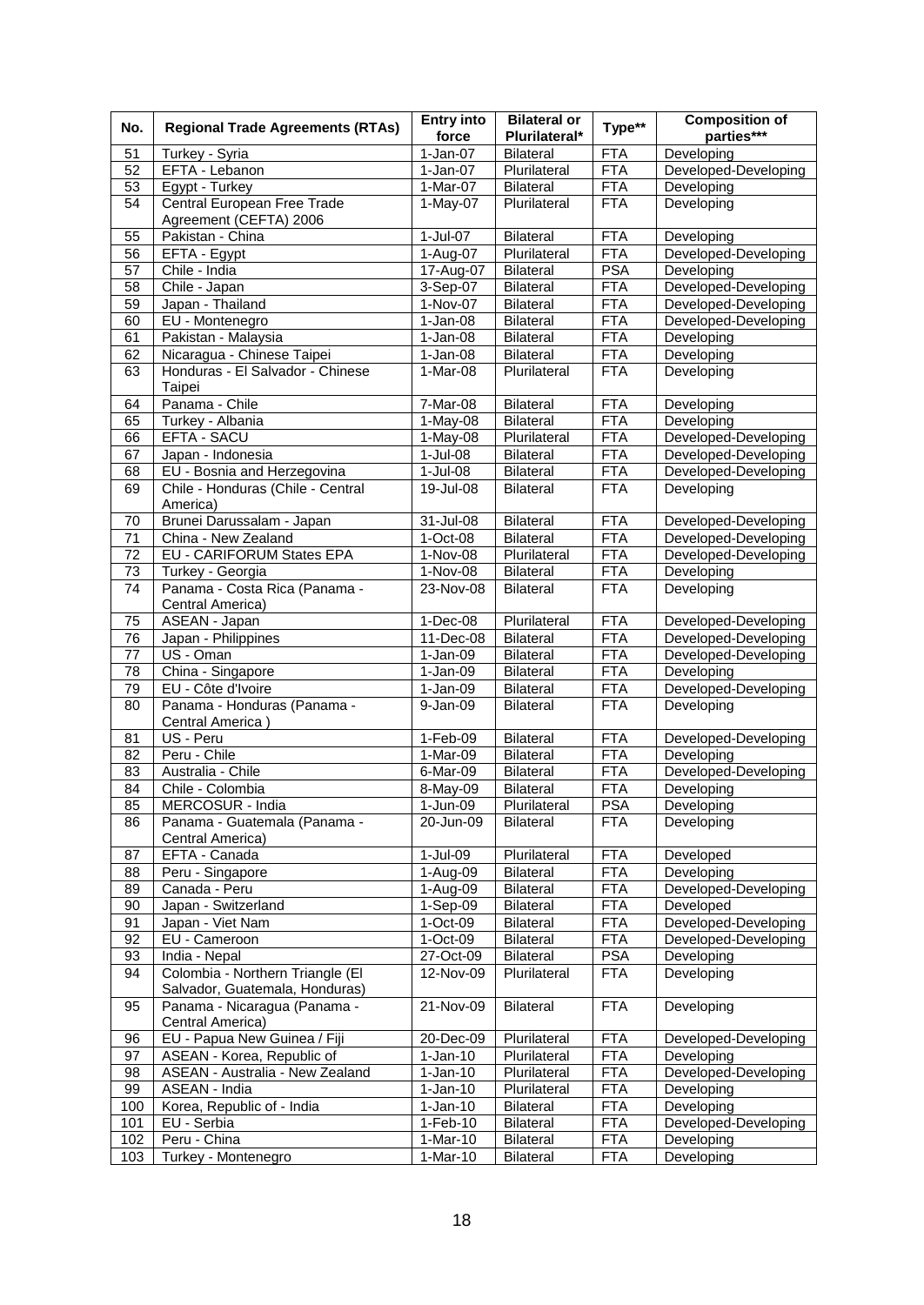| No.        | <b>Regional Trade Agreements (RTAs)</b>                                                           | <b>Entry into</b><br>force | <b>Bilateral or</b><br>Plurilateral* | Type**     | <b>Composition of</b><br>parties*** |
|------------|---------------------------------------------------------------------------------------------------|----------------------------|--------------------------------------|------------|-------------------------------------|
| 104        | Chile - Guatemala (Chile - Central<br>America)                                                    | 23-Mar-10                  | <b>Bilateral</b>                     | <b>FTA</b> | Developing                          |
|            | New Zealand - Malaysia                                                                            |                            |                                      | <b>FTA</b> | Developed-Developing                |
| 105<br>106 |                                                                                                   | 1-Aug-10<br>$1-Sep-10$     | <b>Bilateral</b><br><b>Bilateral</b> | <b>FTA</b> |                                     |
|            | Turkey - Serbia<br>EFTA - Serbia                                                                  |                            | Plurilateral                         | <b>FTA</b> | Developing                          |
| 107        |                                                                                                   | $1-Oct-10$                 | Plurilateral                         |            | Developed-Developing                |
| 108        | EFTA - Albania                                                                                    | $1-Nov-10$                 |                                      | <b>FTA</b> | Developed-Developing                |
| 109        | Hong Kong, China - New Zealand                                                                    | $1-Jan-11$                 | <b>Bilateral</b>                     | <b>FTA</b> | Developed-Developing                |
| 110        | Turkey - Jordan                                                                                   | $1-Mar-11$                 | <b>Bilateral</b>                     | <b>FTA</b> | Developing                          |
| 111        | Turkey - Chile                                                                                    | $1-Mar-11$                 | <b>Bilateral</b>                     | <b>FTA</b> | Developing                          |
| 112        | EU - Korea, Republic of                                                                           | $1-Jul-11$                 | <b>Bilateral</b>                     | <b>FTA</b> | Developed-Developing                |
| 113        | EFTA - Colombia                                                                                   | $\overline{1}$ -Jul-11     | Plurilateral                         | <b>FTA</b> | Developed-Developing                |
| 114        | EFTA - Peru                                                                                       | $1-Jul-11$                 | Plurilateral                         | <b>FTA</b> | Developed-Developing                |
| 115        | India - Malaysia                                                                                  | $1-Jul-11$                 | Bilateral                            | <b>FTA</b> | Developing                          |
| 116        | India - Japan                                                                                     | 1-Aug-11                   | Bilateral                            | <b>FTA</b> | Developed-Developing                |
| 117        | Peru - Korea, Republic of                                                                         | $1-Aug-11$                 | <b>Bilateral</b>                     | <b>FTA</b> | Developing                          |
| 118        | China - Costa Rica                                                                                | $1-Aug-11$                 | <b>Bilateral</b>                     | <b>FTA</b> | Developing                          |
| 119        | Canada - Colombia                                                                                 | 15-Aug-11                  | <b>Bilateral</b>                     | <b>FTA</b> | Developed-Developing                |
| 120        | Peru - Mexico                                                                                     | $1-Feb-12$                 | <b>Bilateral</b>                     | <b>FTA</b> | Developing                          |
| 121        | Chile - Malaysia                                                                                  | 25-Feb-12                  | <b>Bilateral</b>                     | <b>FTA</b> | Developing                          |
| 122        | Japan - Peru                                                                                      | 1-Mar-12                   | <b>Bilateral</b>                     | <b>FTA</b> | Developed-Developing                |
| 123        | Korea, Republic of - US                                                                           | $15-Mar-12$                | <b>Bilateral</b>                     | <b>FTA</b> | Developed-Developing                |
| 124        | Panama - Peru                                                                                     | $1-May-12$                 | <b>Bilateral</b>                     | <b>FTA</b> | Developing                          |
| 125        | EU - Eastern and Southern Africa<br>States Interim EPA                                            | 14-May-12                  | Plurilateral                         | <b>FTA</b> | Developed-Developing                |
| 126        | US - Colombia                                                                                     | 15-May-12                  | <b>Bilateral</b>                     | <b>FTA</b> | Developed-Developing                |
| 127        | EFTA - Ukraine                                                                                    | $1-Jun-12$                 | Plurilateral                         | <b>FTA</b> | Developed-Developing                |
| 128        | Cuba - El Salvador                                                                                | $1-Aug-12$                 | <b>Bilateral</b>                     | <b>PSA</b> | Developing                          |
| 129        | EFTA - Montenegro                                                                                 | 1-Sep-12                   | Plurilateral                         | <b>FTA</b> | Developed-Developing                |
| 130        | Mexico - Central America                                                                          | $1-Sep-12$                 | Plurilateral                         | <b>FTA</b> | Developing                          |
| 131        | Treaty on a Free Trade Area between<br>members of the Commonwealth of<br>Independent States (CIS) | 20-Sep-12                  | Plurilateral                         | <b>FTA</b> | Developing                          |
| 132        | Canada - Jordan                                                                                   | 1-Oct-12                   | <b>Bilateral</b>                     | <b>FTA</b> | Developed-Developing                |
| 133        | EFTA - Hong Kong, China                                                                           | $1-Oct-12$                 | Plurilateral                         | <b>FTA</b> | Developed-Developing                |
| 134        | Chile - Nicaragua (Chile - Central<br>America)                                                    | 19-Oct-12                  | <b>Bilateral</b>                     | <b>FTA</b> | Developing                          |
| 135        | $\overline{US}$ - Panama                                                                          | 31-Oct-12                  | <b>Bilateral</b>                     | <b>FTA</b> | Developed-Developing                |
| 136        | Malaysia - Australia                                                                              | $\overline{1}$ -Jan-13     | <b>Bilateral</b>                     | <b>FTA</b> | Developed-Developing                |
| 137        | Ukraine - Montenegro                                                                              | $1-Jan-13$                 | <b>Bilateral</b>                     | <b>FTA</b> | Developing                          |
| 138        | EU-Peru-Columbia                                                                                  | 1-Mar-13                   | Plurilateral                         | <b>FTA</b> | Developed-Developing                |
| 139        | Canada - Panama                                                                                   | $1-Apr-13$                 | <b>Bilateral</b>                     | <b>FTA</b> | Developed-Developing                |
| 140        | Korea, Republic of - Turkey                                                                       | $1-May-13$                 | <b>Bilateral</b>                     | <b>FTA</b> | Developing                          |
| 141        | Costa Rica - Peru                                                                                 | $1-Jun-13$                 | <b>Bilateral</b>                     | <b>FTA</b> | Developing                          |
| 142        | Turkey - Mauritius                                                                                | $1-Jun-13$                 | <b>Bilateral</b>                     | <b>FTA</b> | Developing                          |
| 143        | Costa Rica - Singapore                                                                            | $1-Jul-13$                 | <b>Bilateral</b>                     | <b>FTA</b> | Developing                          |
| 144        | EU - Central America                                                                              | $1-Aug-13$                 | Plurilateral                         | <b>FTA</b> | Developed-Developing                |
| 145        | New Zealand - Chinese Taipei                                                                      | $1-Dec-13$                 | Bilateral                            | <b>FTA</b> | Developed-Developing                |

\* The EU is counted as one party.

\*\* FTA, CU and PSA mean Free Trade Agreement, Customs Union, and Partial Scope Agreement, respectively.

\*\*\* In accordance with definitions of "developed" and "developing" used in the WTO report (WTO, 2012)

(source) Author, based on the WTO RTA Database [\(http://rtais.wto.org/UI/PublicMaintainRTAHome.aspx\)](http://rtais.wto.org/UI/PublicMaintainRTAHome.aspx) and WTO (2012), accessed on 27 February 2014

---------------------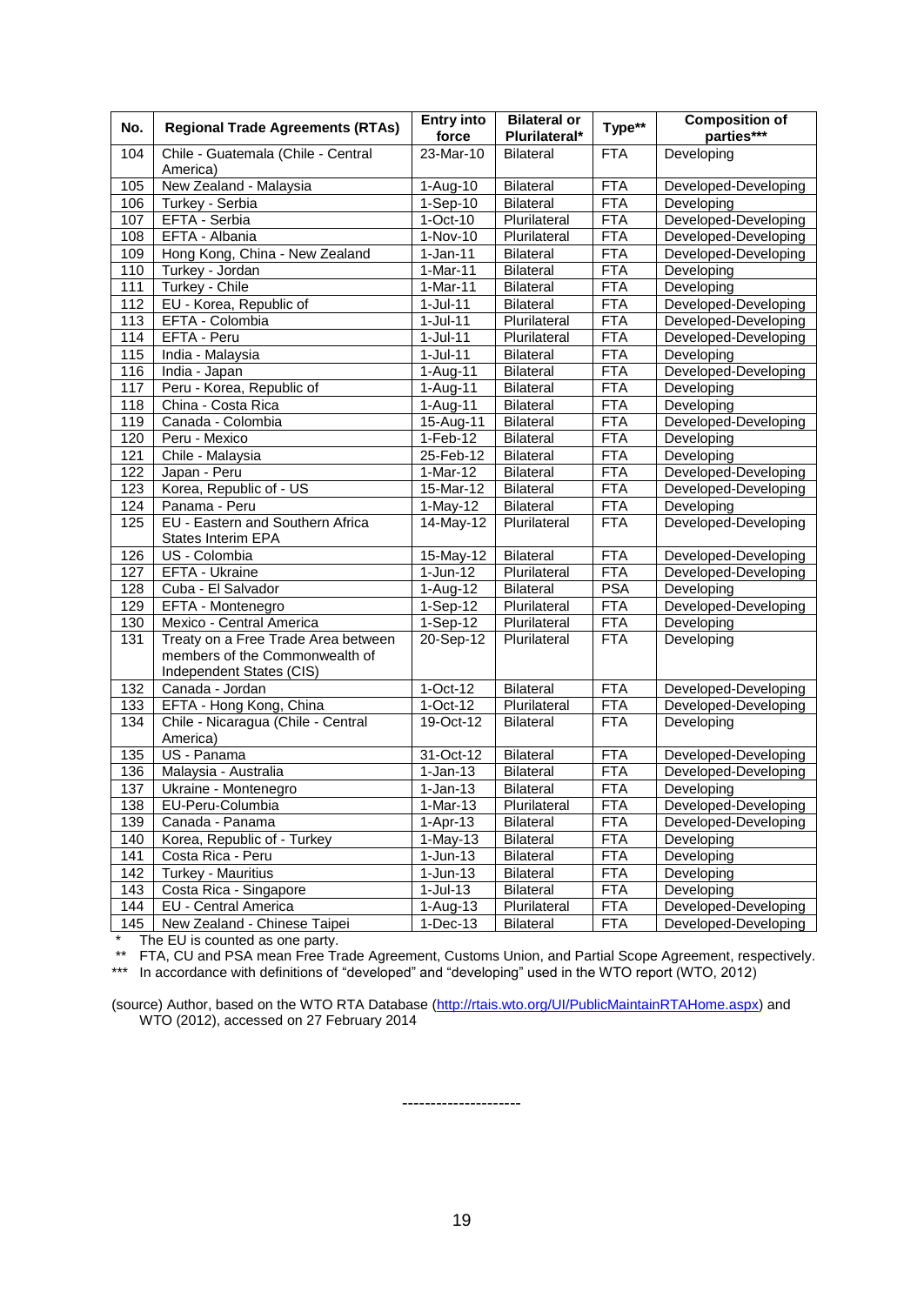# **REFERENCES**

- APEC (Asia-Pacific Economic Cooperation), 2007, *APEC's Second Trade Facilitation Action Plan*, Singapore, available at: [www.apec.org/Press/Features/2009/~/media/Files/Press/Features/2009/2007Par001](http://www.apec.org/Press/Features/2009/~/media/Files/Press/Features/2009/2007Par0013Filev1.ashx) [3Filev1.ashx](http://www.apec.org/Press/Features/2009/~/media/Files/Press/Features/2009/2007Par0013Filev1.ashx)
- Bin, Peng, 2008, *Trade Facilitation Provision in Regional Trade Agreements in Asia and the Pacific*, United Nations Economic and Social Commission for Asia and the Pacific (ESCAP), Trade and Investment Division, Staff Working Paper 1/08, May 2008, Bangkok, available at:<http://econpapers.repec.org/RePEc:unt:wpaper:swp108>
- Choi, Jae Young, 2011, *A Survey of Single Window Implementation*, WCO Research Paper No. 17, August 2011, Brussels, available at: [www.wcoomd.org/en/topics/research/activities-and](http://www.wcoomd.org/en/topics/research/activities-and-programmes/research_series.aspx)[programmes/research\\_series.aspx](http://www.wcoomd.org/en/topics/research/activities-and-programmes/research_series.aspx)
- Duval, Yann, 2011, *Trade Facilitation in Regional Trade Agreements: Recent Trends in Asia and the Pacific*, ESCAP, Trade and Investment Division, Staff Working Paper 02/11, 25 March 2011, Bangkok, available at: [www.unescap.org/tid/publication/swp211.pdf](http://www.unescap.org/tid/publication/swp211.pdf)
- Engman, Michael, 2005, *The Economic Impact of Trade Facilitation*, OECD Trade Policy Papers No. 21, 12 October 2005, Paris, available at: [www.oecd-ilibrary.org/trade/the](http://www.oecd-ilibrary.org/trade/the-economic-impact-of-trade-facilitation_861403066656)[economic-impact-of-trade-facilitation\\_861403066656](http://www.oecd-ilibrary.org/trade/the-economic-impact-of-trade-facilitation_861403066656)
- Estevadeordal, Antoni, et al., 2009, *Market Access Provisions in Regional Trade Agreement*, IDB Working Paper Series #IDB-WP-133, November 2009, Washington D.C., available at: [www.iadb.org/en/publications/publication](http://www.iadb.org/en/publications/publication-detail,7101.html?dctype=All&dclanguage=en&id=9319%20)[detail,7101.html?dctype=All&dclanguage=en&id=9319%20](http://www.iadb.org/en/publications/publication-detail,7101.html?dctype=All&dclanguage=en&id=9319%20)
- Grainger, Andrew, 2008, "Customs and Trade Facilitation: From Concepts to Implementation", *World Customs Journal*, Volume 2, Number 1, April 2008, available at: www.worldcustomsjournal.org/index.php?resource=18
- Hamanaka, Shintaro, et al., 2010, "Trade Facilitation Measures under FTAs: Are They Discriminatory against Nonmembers?", *Global Trade and Customs Journal*, , Volume 5, Issue 10, pp.399-410, Kluwer Law International, the Netherlands, available at: [www.kluwerlawonline.com/toc.php?area=Journals&mode=bypub&level=4&values=Jo](http://www.kluwerlawonline.com/toc.php?area=Journals&mode=bypub&level=4&values=Journals~~Global+Trade+and+Customs+Journal) [urnals~~Global+Trade+and+Customs+Journal](http://www.kluwerlawonline.com/toc.php?area=Journals&mode=bypub&level=4&values=Journals~~Global+Trade+and+Customs+Journal)
- Kondo, Yoshitomo, et al., 2013, "各種経済連携協定等の横断的検証(前編) 貿易円滑化に 関連する規定の分析 –" (in Japanese), *Boueki to Kanzei*, Japan Tariff Association, April 2013, Tokyo, available at: [www.kanzei.or.jp/boukan/201304boukan.htm](http://www.kanzei.or.jp/boukan/201304boukan.htm)
- Moisé, Evdokia, 2003, Trade Facilitation, Chapter 5, *The Relationship between Regional Trade Agreements and Multilateral Trading System*, OECD, paris, available at: [www.oecd.org/trade/benefitlib/regionalismandthemultilateraltradingsystem.htm](http://www.oecd.org/trade/benefitlib/regionalismandthemultilateraltradingsystem.htm)
- Yasui, Tadashi, 2013, *Transit Facilitation for Regional Economic Integration and Competitiveness*, WCO Research Paper No.28, April 2013, Brussels, available at: [www.wcoomd.org/en/topics/research/activities-and](http://www.wcoomd.org/en/topics/research/activities-and-programmes/research_series.aspx)[programmes/research\\_series.aspx](http://www.wcoomd.org/en/topics/research/activities-and-programmes/research_series.aspx)